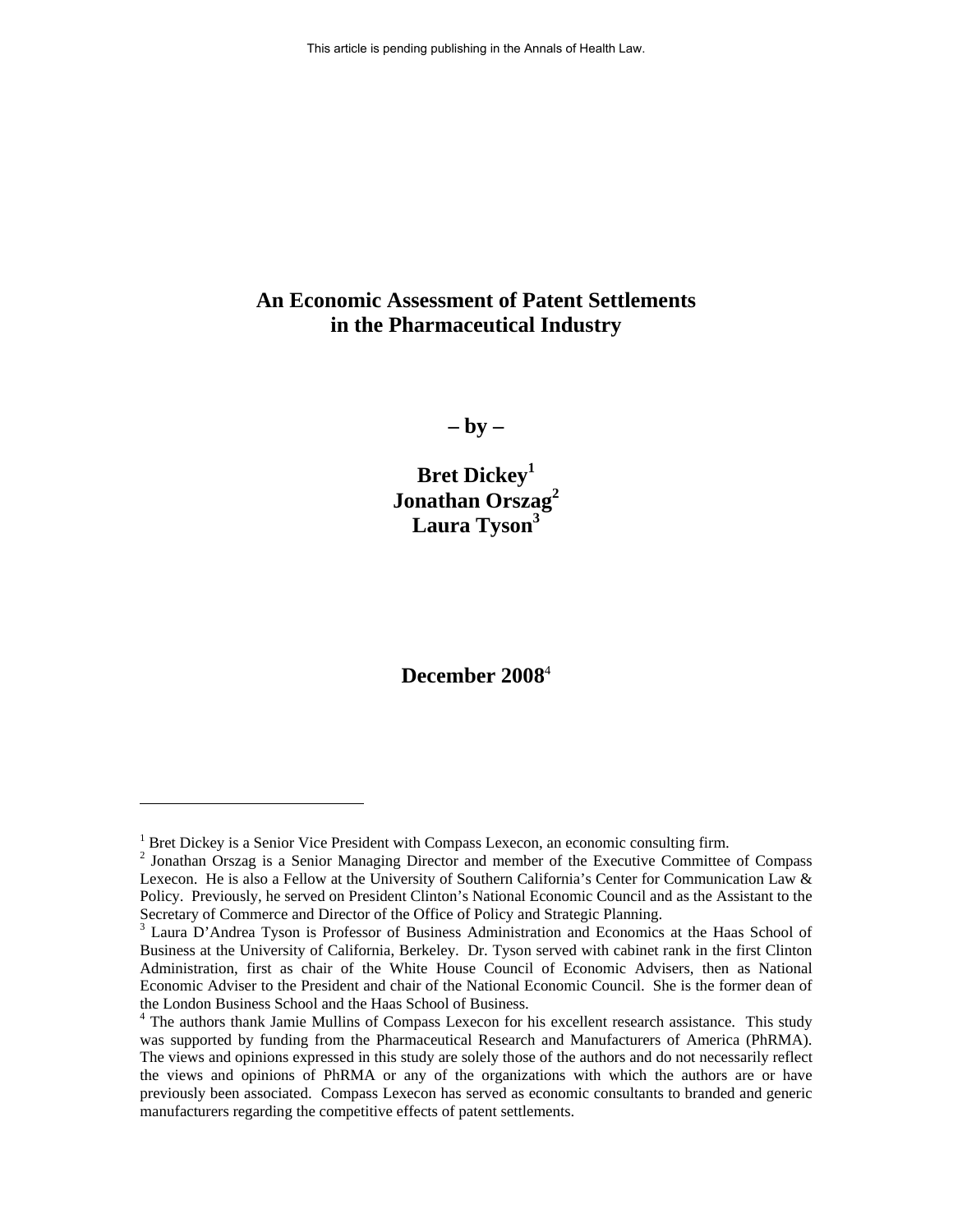# **Executive Summary**

- Consumers benefit from the availability of innovative new products and from lower prices. In the pharmaceutical industry, both the development of new medicines and price competition from manufacturers of generic drugs provide substantial consumer benefits. Competition policy towards the pharmaceutical industry must therefore represent a balance between protecting incentives for manufacturers of branded drugs to innovate and facilitating entry by manufacturers of lower-priced generic drugs.
- The current framework for patent litigation between branded and generic pharmaceutical manufacturers, established by the Hatch-Waxman Amendments in 1984, is an important component of this balance. Generic manufacturers must notify branded manufacturers before launching a potentially infringing generic product, providing branded manufacturers an opportunity to sue for patent infringement before the generic enters the market. In many cases, litigation is resolved with a settlement between the parties. These settlements may include the following types of provisions:
	- o A negotiated date upon which the generic manufacturer will enter the market (with or without royalty payments to the branded manufacturer);
	- o Cash payments from the branded manufacturer to the generic;
	- o Business transactions between the branded and generic manufacturer such as cross-licensing or supply agreements; and
	- o Agreement by the branded manufacturer not to launch or license an authorized generic for some period after generic entry.
- In recent years, settlements between branded and generic manufacturers have received increased scrutiny from the Federal Trade Commission (FTC) due to concerns that some settlement agreements harm consumers by delaying the entry of lower-priced generic drugs. This paper presents an analytical framework for evaluating the competitive effects of these settlements.
- On the one hand, settlements of litigation including patent settlements can provide clear competitive benefits. Litigation imposes substantial costs upon the litigating parties and on society as a whole. Settlements also reduce risk associated with litigation. Because settlements can lower costs and uncertainty, economists agree that settlements can be procompetitive.
- On the other hand, under certain conditions, patent settlements between branded and generic manufacturers can be anticompetitive. Ultimately, the competitive effects of a particular settlement will depend importantly upon the underlying strength of the patent. If the patent is strong, and likely to be found valid and infringed, then even a settlement with an agreed-upon entry date well into the future but before patent expiration may bring generic drugs to market sooner than continued litigation and generate lower prices for consumers. In contrast, if the patent is weak, and likely to be found invalid and/or non-infringed, then even a settlement with an entry date not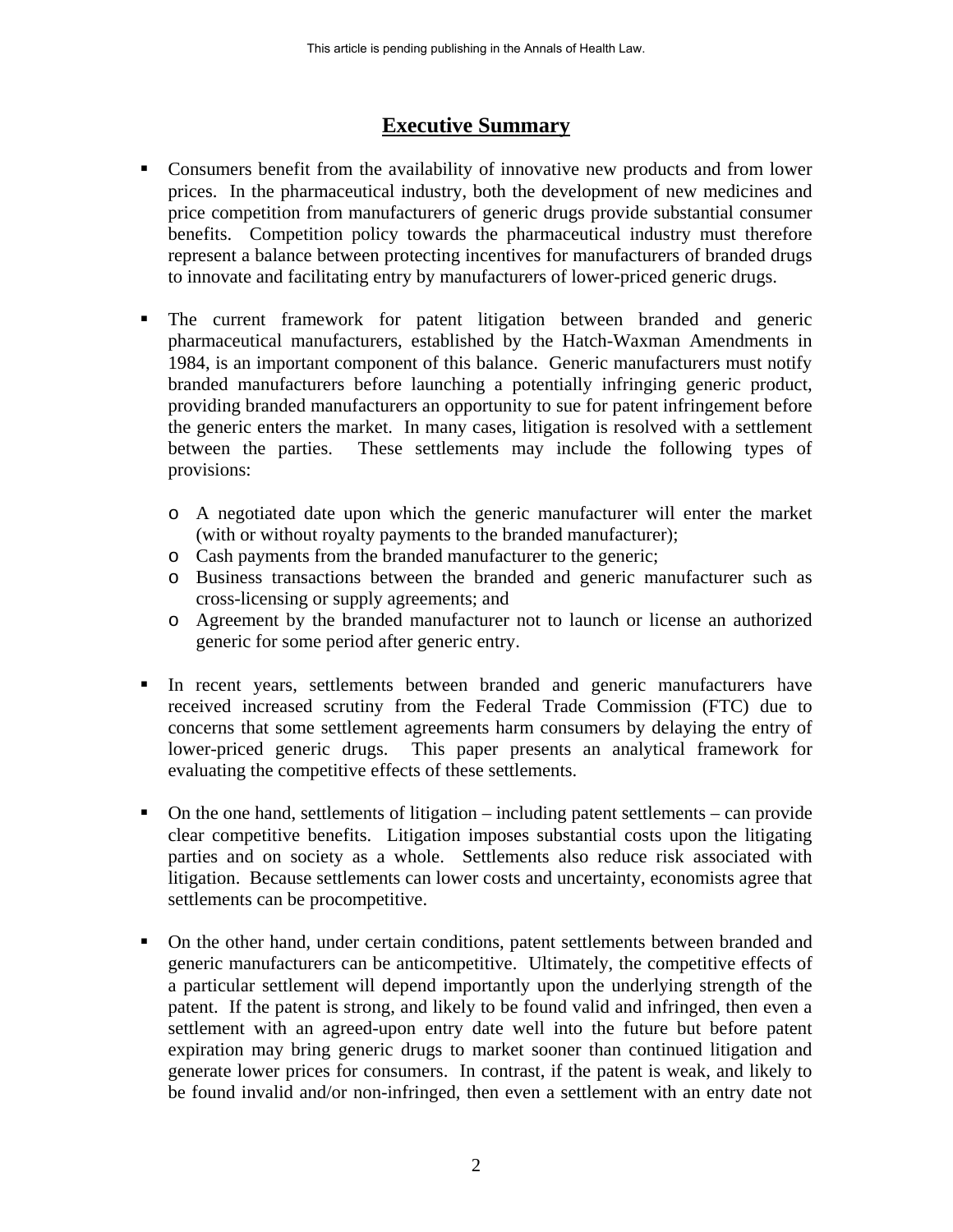far in the future may delay generic entry and harm consumers. Assessing the strength or weakness of a patent in real-world patent litigation is complex – indeed, the precise strength of a patent is subject to the vagaries of the litigation system and is ultimately unknowable even to the parties themselves. Nevertheless, such an assessment is necessary at some level in assessing whether a patent settlement is pro- or anticompetitive.

- While the procompetitive nature of patent settlements is generally recognized by economists, antitrust agencies, and the courts, one category of settlements – so called "reverse payment" settlements – has generated extensive debate in recent years. In these settlements, the parties settle the patent litigation and the branded manufacturer (1) allows the generic manufacturer to enter at or after a particular date in the future (prior to the expiration of the patent) and (2) pays some form of compensation to the generic manufacturer. That compensation can be in the form of cash or through some other business transaction (*e.g.*, a cross-licensing agreement) which provides a conduit through which the branded manufacturer might allegedly "overpay" the generic manufacturer.
- The FTC and some antitrust scholars contend that such "reverse payments" are on their face evidence that the settlements are nothing more than a payment by the brand manufacturer to delay generic entry. They argue that in what one might think of as the "typical" patent settlement case, the defendant (an alleged patent infringer) makes a payment to the plaintiff (the holder of the patent). But in "reverse payment" settlements, they argue that the payment flows the "wrong" way, from the patent holder (branded manufacturer/plaintiff) to the defendant (the generic manufacturer and alleged infringers).
- A "reverse payment" is a misnomer based on flawed logic. In contrast to a "typical" patent case, where the alleged infringer is already selling a product and the patent holder is suing for damages, in patent suits between branded and generic pharmaceutical manufacturers, the generic has typically not entered the market and the branded manufacturer is suing for a remedy akin to injunctive relief. In this case, there is no *a priori* expectation that a payment should flow from the generic manufacturer to the branded manufacturer.
- The use of highly simplified economic models can inappropriately lead to the conclusion that "reverse payment" settlements will always reduce competition. But overly simple economic models ignore important economic realities that can make reverse payment settlements procompetitive. Such realities include, but are not limited to, (a) risk aversion, (b) information asymmetries, (c) differences in expectations, and (d) differences in discount rates. In fact, under certain conditions, without a payment from the branded manufacturer to the generic manufacturer, the parties will be unable to reach agreement on a settlement – even if that settlement would benefit consumers.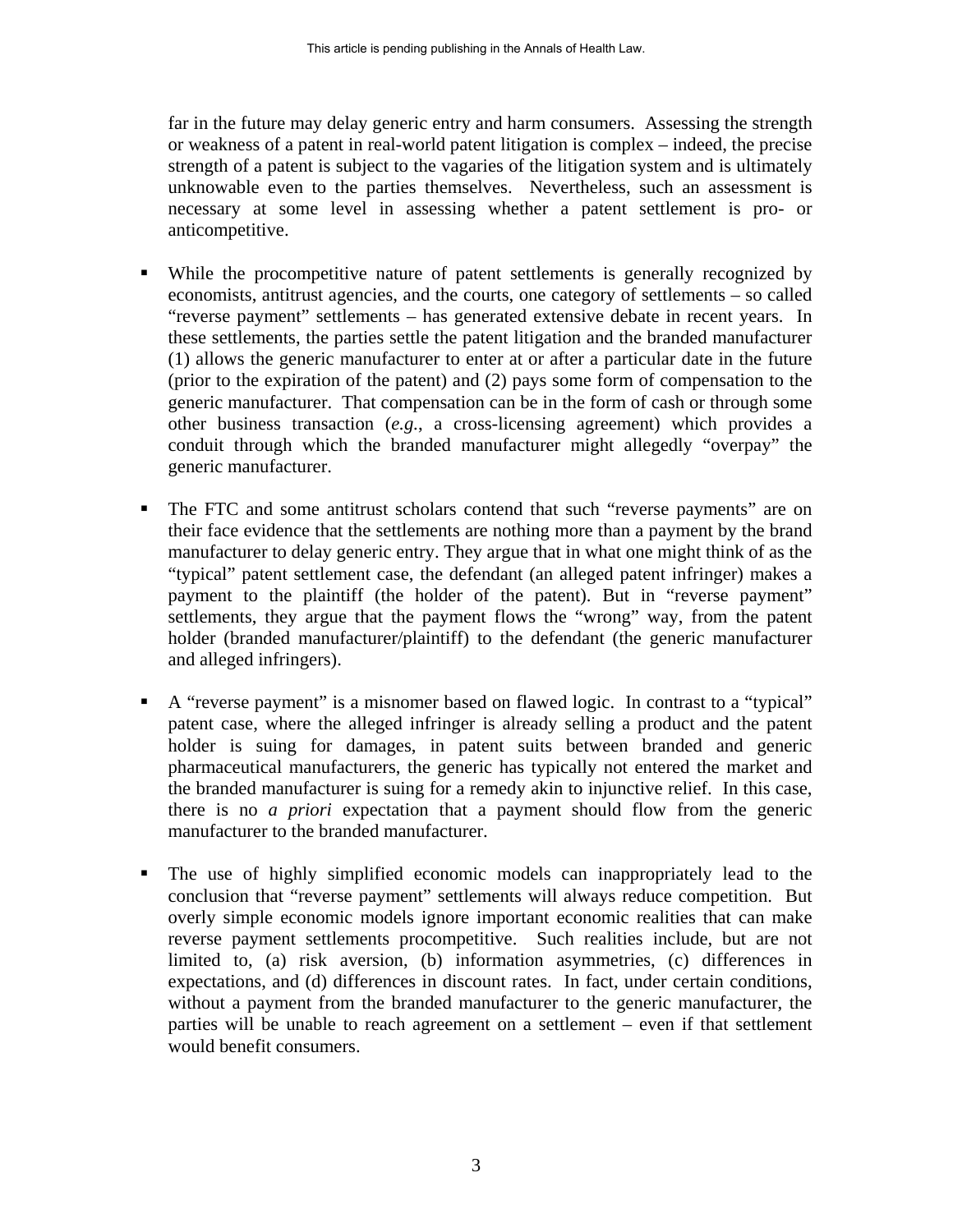- o For example, suppose that both the branded and generic manufacturers are overly optimistic about their chances of success in the patent litigation – say the branded manufacturer believes that there is a 75-percent chance that it will win the litigation and the generic manufacturer believes that there is a 75-percent chance that it will win. In this case, the parties will be unable to reach a settlement based upon entry date alone. A reverse payment, however, can facilitate a settlement that is agreeable to both parties and, given the actual chance of success in the patent litigation based on the strength of the underlying patent, provide benefits to consumers relative to continued litigation.
- o Other examples of circumstances in which settlement is not possible without compensation between the parties will be discussed in more detail in the report.
- Moreover, competition policy towards patent settlements can have important effects both on the incentives of branded manufacturers to innovate and on the incentives of generic manufacturers to challenge branded patents. Taking some potentially procompetitive settlement options off the table would narrow the patent protection provided to branded manufacturers and, on the margin, lower incentives to invest in new medicines in the future. This would also reduce the ability of generic manufacturers to settle such cases and increase the cost and risk of bringing a generic drug to market. On the margin, this will lower the incentives of generic pharmaceutical manufacturers to challenge branded patents in the first place. Even if the effect on a particular generic manufacturer's decision is relatively small, the collective impact on future generic competition can be substantial.
- Despite the contention by some that reverse payment settlements should be treated as *per se* illegal, courts, the Department of Justice (DOJ), and many economists have concluded that patent settlements between pharmaceutical manufacturers can be procompetitive and should be given considerable latitude.
	- o Decisions by the Second, Eleventh, and most recently the *Cipro* decision by the Federal Circuit Court of Appeals have all concluded that patent settlement agreements between branded and generic pharmaceutical manufacturers – even agreements involving reverse payments – are appropriately treated under a rule of reason standard and are not anticompetitive as long as the agreement is not beyond the exclusionary scope of the patent and the litigation is not objectively baseless.
	- o The DOJ has stated that "…settlements between an ANDA filer and the patent holder [even those with a reverse payment] also can benefit consumer welfare. Accordingly, the Department of Justice does not believe per se liability under the antitrust laws is the appropriate standard." Economists have reached similar conclusions.
- **Designing a workable framework that distinguishes procompetitive settlements from** anticompetitive settlements is difficult – in part because at its core it depends upon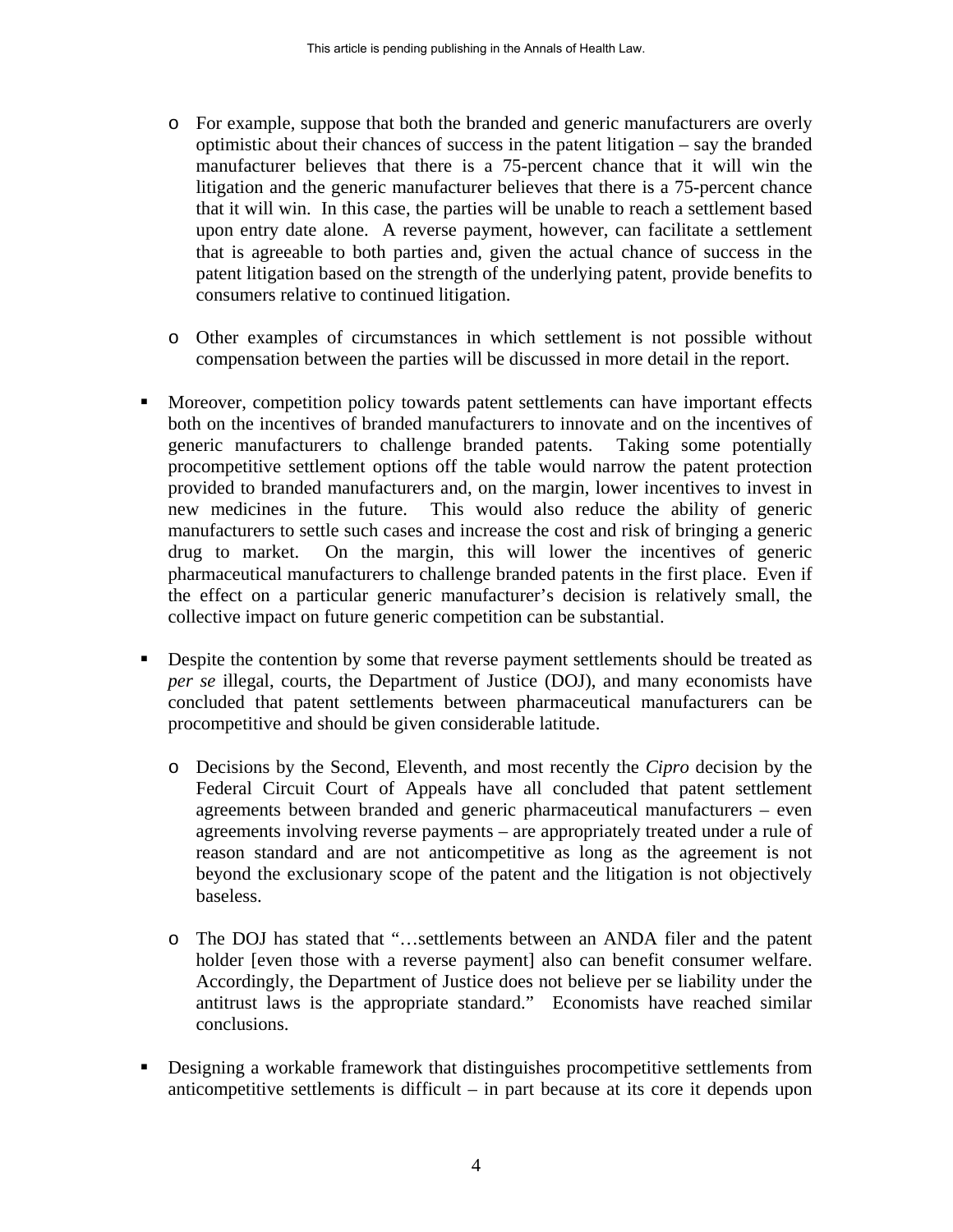the validity of the patent claims. What is clear is that under many circumstances, patent settlements between branded and generic manufacturers – even those involving reverse payments – can benefit competition and consumers. An outright prohibition of reverse payment settlements would harm consumer welfare in a range of circumstances. Patent settlements between branded and generic pharmaceutical manufactures can be anticompetitive and should continue to be closely scrutinized by the antitrust authorities and the courts. Indeed, current law requires that the terms of any patent settlement agreement between a branded pharmaceutical company and a generic applicant be provided to the FTC and the DOJ. But painting all settlements with the same brush is likely to harm consumers. Instead, more individualized treatment is appropriate, whereby the competitive effects of a particular settlement are evaluated by applying an economic framework, such as that presented here, to the facts specific to that settlement.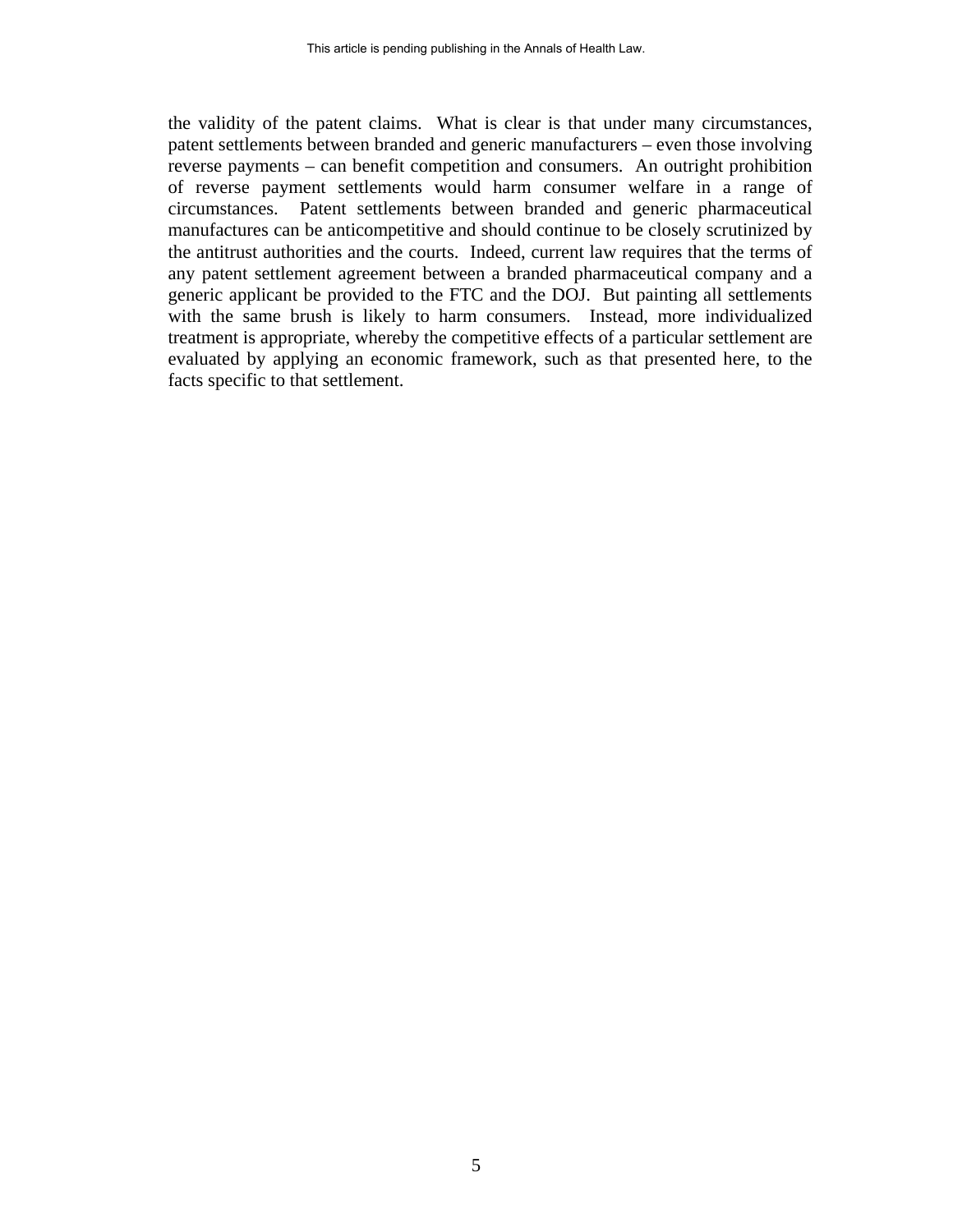## **I. COMPETITION IN THE PHARMACEUTICAL INDUSTRY**

Innovative branded pharmaceutical firms can benefit consumers by developing new drugs. Generic pharmaceutical firms can benefit consumers by offering competition that drives down prices. Thus, the challenge of competition policy in this area (as in all highly innovative industries) is to benefit consumers by striking the appropriate balance between providing sufficient rewards to encourage innovation, followed after a time by a transition to a more competitive market with lower prices.

#### **A. Innovation and Patent Protection**

Innovation is the lifeblood of the pharmaceutical industry. In 2007, the pharmaceutical and biotechnology industries invested nearly \$60 billion in research and development ("R&D").<sup>5</sup> As described by the Congressional Budget Office ("CBO"):

> The pharmaceutical industry is one of the most researchintensive industries in the United States. Pharmaceutical firms invest as much as five times more in research and development, relative to their sales, than the average U.S. manufacturing firm.<sup>6</sup>

Since 1990, R&D by pharmaceutical manufacturers has led to the approval of an average of roughly 30 new drugs (molecular entities) and dozens of newly approved formulations or other modifications of existing drugs each year.<sup>7</sup>

Protection of the intellectual property underlying these innovations is critical to providing incentives for pharmaceutical manufacturers to continue to invest in, and develop, new drugs. The research and development process is lengthy, costly, and uncertain. Only a tiny fraction of medicines tested are eventually approved for patient

<sup>5</sup> Pharmaceutical Research and Manufacturers of America, *Pharmaceutical Industry Profile 2008*, March 2008, pp. 2-3. See also Congressional Budget Office, "Research and Development in the Pharmaceutical Industry," October 2006, pp. 7-9 ("CBO 2006").

<sup>6</sup> CBO 2006, p. 9.

<sup>&</sup>lt;sup>7</sup> U.S. Food and Drug Administration, "CDER NDAs Approved in Calendar Years 1990-2004 by

Therapeutic Potential and Chemical Type" (http://www.fda.gov/cder/rdmt/pstable.htm); U.S. Food and Drug Administration, "CDER Drug and Biologic Approvals for Calendar Year 2005" (http://www.fda.gov/cder/rdmt/InternetNDA05.htm); U.S. Food and Drug Administration, "CDER Drug and Biologic Approvals for Calendar Year 2006" (http://www.fda.gov/cder/rdmt/InternetNDA06.htm); U.S. Food and Drug Administration, "CDER Drug and Biologic Approvals for Calendar Year 2007" (http://www.fda.gov/cder/rdmt/InternetNDA07.htm).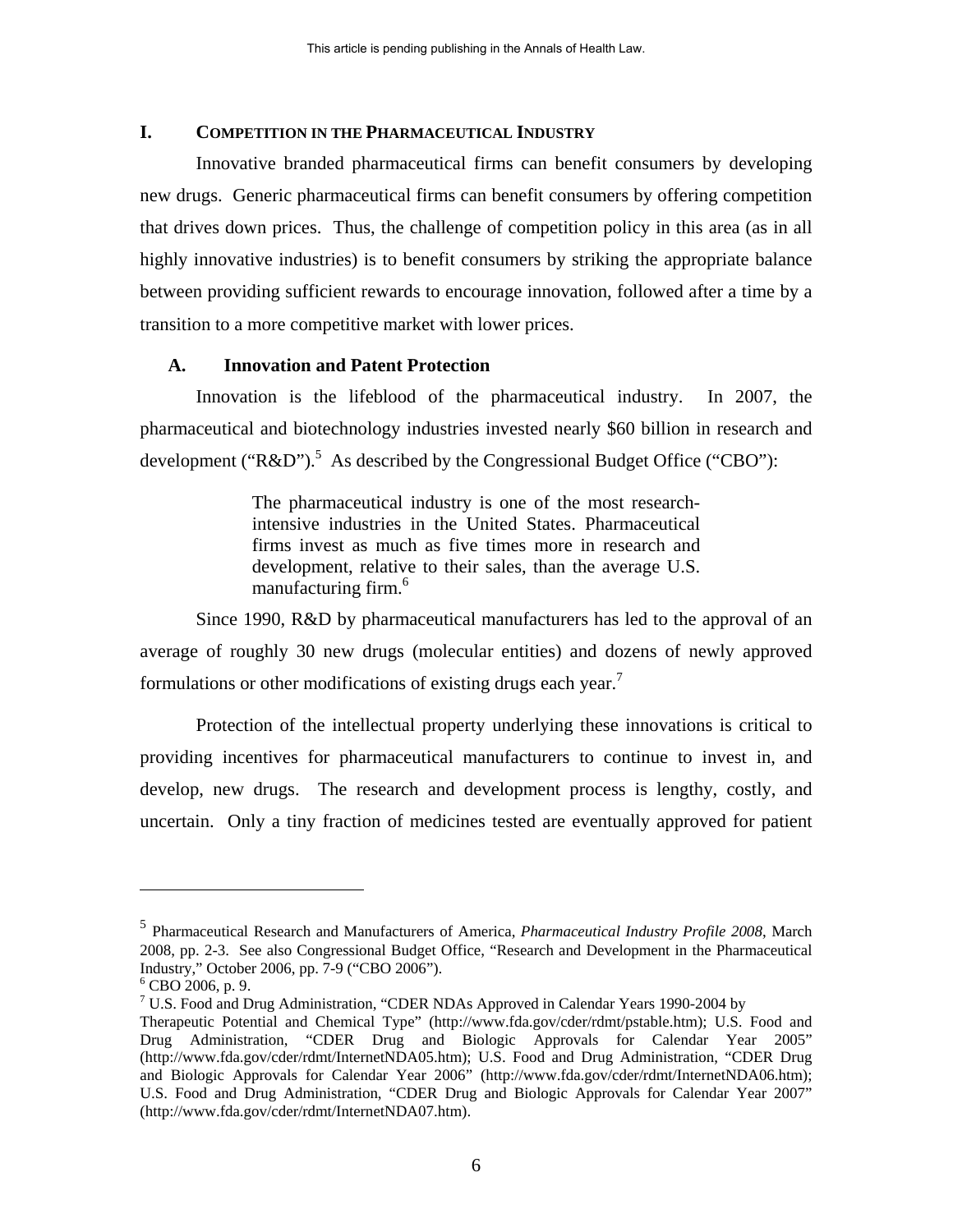use,<sup>8</sup> and only 20 to 30 percent of those approved eventually recoup their R&D investment.<sup>9</sup> Development of a new drug entails considerable time and expense. These development costs have been rising significantly. Recent studies estimate that the average new drug took 10 to 15 years<sup>10</sup> and cost over \$1.3 billion (including both direct costs and opportunity costs) to develop.<sup>11</sup> Strong protection of intellectual property, and the potential rewards that come with it, provide incentives for pharmaceutical companies to undertake such large development costs.

## **B. Generic Competition**

 $\overline{a}$ 

After a branded drug loses patent protection (or a generic manufacturer is able to produce a non-infringing generic version), generic manufacturers often bring bioequivalent versions of branded drugs to market. Numerous economic studies have consistently found that entry of a competing generic manufacturer typically leads to lower average prices, and that this price competition typically intensifies with the entry of additional manufacturers.<sup>12</sup> For example, the CBO concluded in a review of the evidence that:

<sup>&</sup>lt;sup>8</sup> For example, one report indicates that only 1 of every 5,000 medicines tested is eventually approved (Tufts Center for the Study of Drug Development. "Backgrounder: How New Drugs Move Throughout the Development and Approval Process," November 1, 2001).

<sup>&</sup>lt;sup>9</sup> Vernon, John M., Golec, Joseph H., and DiMasi, Joseph A. "Drug Development Costs When Financial Risk Is Measured Using the FAMA-French Three Factor Model," *Tufts Center for the Study of Drug Development Working Paper*, 2008, p. 3 (concluding that 20 percent cover their R&D expenses); Grabowski, Henry G., Vernon, John M., and DiMasi, Joseph A. "Returns on Research and Development for 1990s New Drug Introductions," *PharmacoEconomics*, 20(3), March 2002, p. 17 (concluding that 30 percent do).

<sup>&</sup>lt;sup>10</sup> CBO 2006, p. 20. See also DiMasi, Joseph A., Hansen, Ronald W., and Grabowski, Henry G. "The Price of Innovation: New Estimates of Drug Development Costs," *Journal of Health Economics,* 22(2), March 2003, pp. 164-165,.

<sup>&</sup>lt;sup>11</sup> DiMasi, Joseph A., and Grabowski, Henry G. "The Cost of Biopharmaceutical R&D: Is Biotech Different?" *Managerial and Decision Economics,* 28, 2007, pp. 469-79. See also CBO 2006, and Adams, Christopher P., and Brantner, Van V. "Estimating the Cost of New Drug Development: Is It Really \$802 Million?" Health Affairs, 25(2), 2006, pp. 420-428.

<sup>&</sup>lt;sup>12</sup> See, for example, Grabowski, Henry G. and Vernon, John M. "Brand Loyalty, Entry and Price Competition in Pharmaceuticals After the 1984 Drug Act," *Journal of Law and Economics,* 35, October 1992, pp. 331-350. Other articles reaching similar findings include: Frank, R. G. and Salkever, D. S. "Pricing, Patent Loss and the Market for Pharmaceuticals," *Southern Economic Journal,* 59(2), 1992, pp. 165-179; Caves, Richard E., Whinston, Michael D., and Hurwitz, Mark A. "Patent Expiration, Entry, and Competition in the U.S. Pharmaceutical Industry," *Brookings Papers on Economic Activity: Microeconomics*, 1991, pp. 1-48; Congressional Budget Office, "How Increased Competition from Generic Drugs Has Affected Prices and Returns in the Pharmaceutical Industry," July 1998, pp. 28-33 ("CBO 1998"). As Grabowski and Vernon (1992) and others have found, branded manufacturers may increase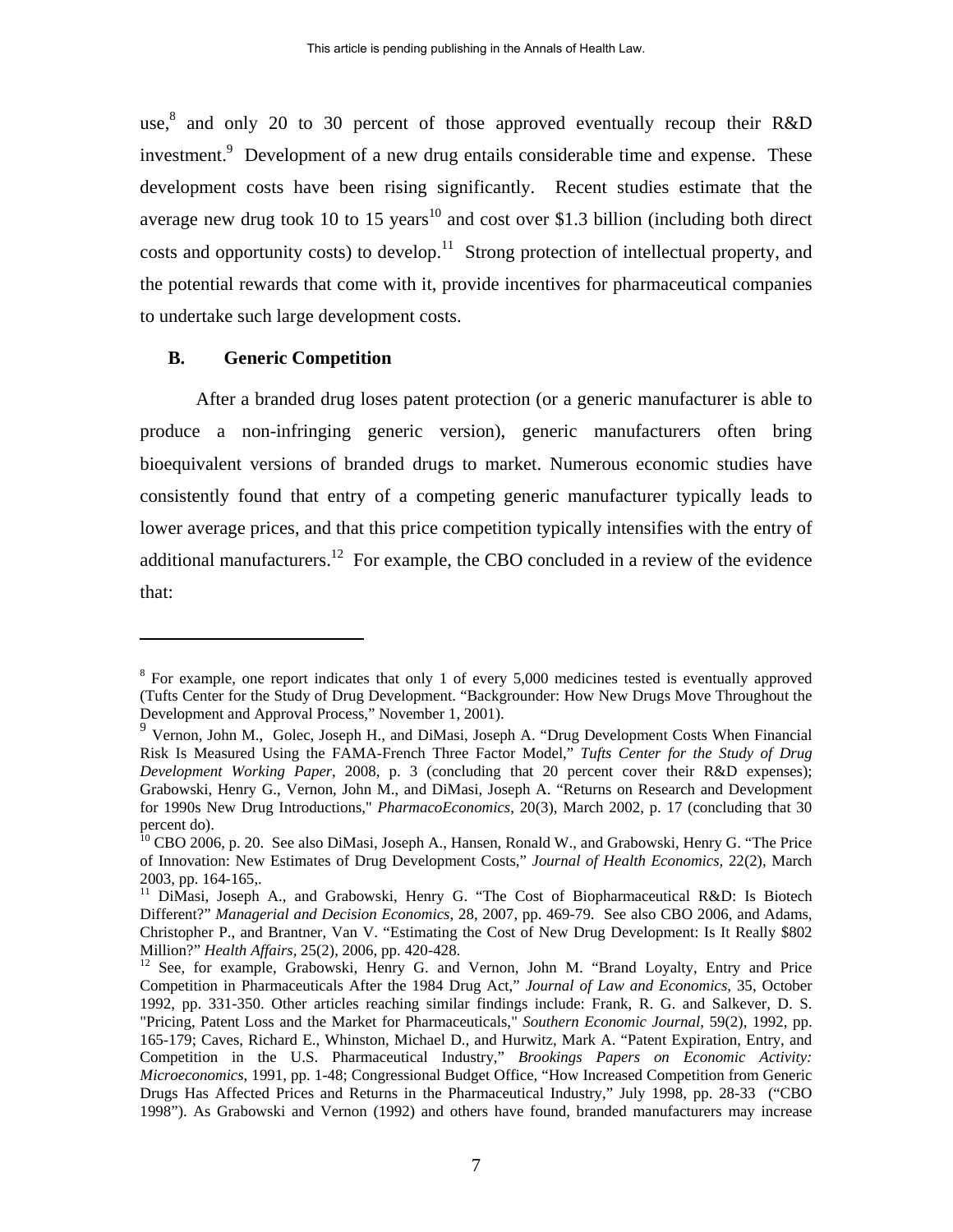The dramatic rise in generic sales since 1984 has held down average prices for drugs that are no longer protected by a patent. …[A]verage prices fall primarily because consumers switch from the higher-priced innovator drug to the lower-priced generics. To be on the receiving end of that switch, generic manufacturers compete with each other intensely in the area of price, partly because they sell identical products. The increased use of generic drugs has kept total spending on prescription drugs below what it might otherwise have been.<sup>13</sup>

 As the next section discusses, given the significant consumer benefits that result from both innovation and lower prices, policy-makers have sought to facilitate generic competition within a framework intended to provide branded manufacturers sufficient incentives to innovate.

## **C. The Hatch-Waxman Amendments**

## *1. Introduction*

In 1984, the U.S. Congress passed the Hatch-Waxman Amendments ("Hatch-Waxman")<sup>14</sup> to the Federal Food, Drug, and Cosmetic Act of 1938, which sought to balance the importance of innovation and generic entry. Hatch-Waxman established the current framework for patent litigation in the pharmaceutical industry, and although this framework has been modified since 1984, it largely remains intact. Any analysis of the economics of patent settlements must begin with an understanding of this framework.

## *2. FDA approval prior to Hatch-Waxman*

Since 1962, the Food and Drug Administration ("FDA") has required pharmaceutical companies to prove that new branded drugs are "safe and effective" prior to approval. Branded drug manufacturers provide such evidence by conducting costly and lengthy clinical trials. The process of conducting clinical trials and obtaining FDA approval decreases the effective life of pharmaceutical patents substantially, because

their prices in response to generic entry, but the net effect of lower generic prices and higher branded prices is generally to lower average prices for the molecule.

<sup>&</sup>lt;sup>13</sup> CBO 1998, p. 13.

<sup>&</sup>lt;sup>14</sup> More formally, the law was known as the Drug Price Competition and Patent Term Restoration Act of 1984.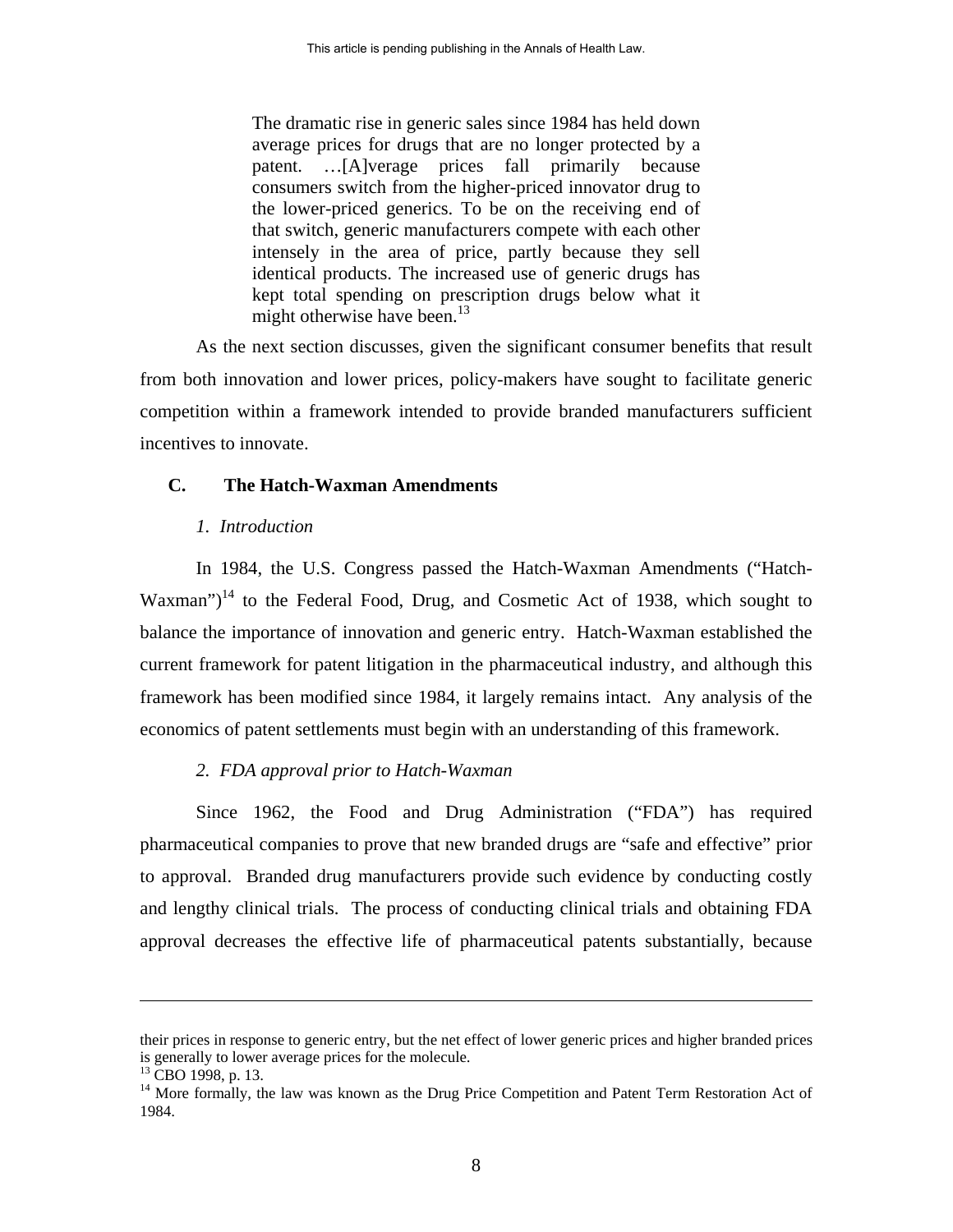approval is typically received many years after a patent is granted.<sup>15</sup> Before Hatch-Waxman, the FDA also required generic manufacturers to conduct their own safety and efficacy studies. Generic manufacturers could not begin their safety and efficacy studies until patents on the brand-name drug had expired.

#### *3. Overview of Hatch-Waxman*

The intent of Hatch-Waxman was to alter the FDA approval process in two important ways:

On the one hand, Hatch-Waxman sought to increase patent protection and to strengthen the incentives of branded manufacturers to innovate. Recognizing that the lengthy FDA approval process often substantially reduced the effective life of pharmaceutical patents, Hatch-Waxman allowed branded manufacturers to apply to extend the life of these patents to regain some of the patent life lost by clinical trials and the FDA approval process.<sup>16</sup>

On the other hand, Hatch-Waxman attempted to encourage generic competition. It streamlined the approval process for generic manufacturers, thereby reducing the costs of obtaining FDA approval and speeding their time to market. More specifically, Hatch-Waxman allowed generic pharmaceutical companies to submit an Abbreviated New Drug Application (ANDA), simply referencing the safety and efficacy results submitted by the branded company rather than conducting new clinical trials, so long as the generic drug could demonstrate "bioequivalence," which means that the rate and extent of absorption of the generic drug is not significantly different from that of the brand-name drug when administered with the same dosage. Branded manufacturers were required to file

<sup>&</sup>lt;sup>15</sup> CBO 1998, p. 39.

<sup>&</sup>lt;sup>16</sup> Specifically, the branded manufacturer could apply for an extension on one patent equal to half of the time spent on clinical trials plus all of the time spent in FDA review, subject to a maximum extension of five years and a maximum effective patent life of 14 years. *See* Grabowski, Henry G. and Kyle, Margaret, "Generic Competition and Market Exclusivity Periods in Pharmaceuticals," *Managerial and Decision Economics* 28, 2007, p. 492. Additionally, regardless of whether a new drug has patent protection, upon approval of an NDA for a New Chemical Entity, a drug will receive a 5-year term of exclusivity from the FDA. During this exclusivity period an ANDA that references the brand manufacturer's NDA cannot be submitted (except after four years if there is a patent challenge). See: "Frequently Asked Questions on Patents and Exclusivity," *U.S. Food and Drug Administration, http://www.fda.gov/cder/ob/faqs.htm#How.*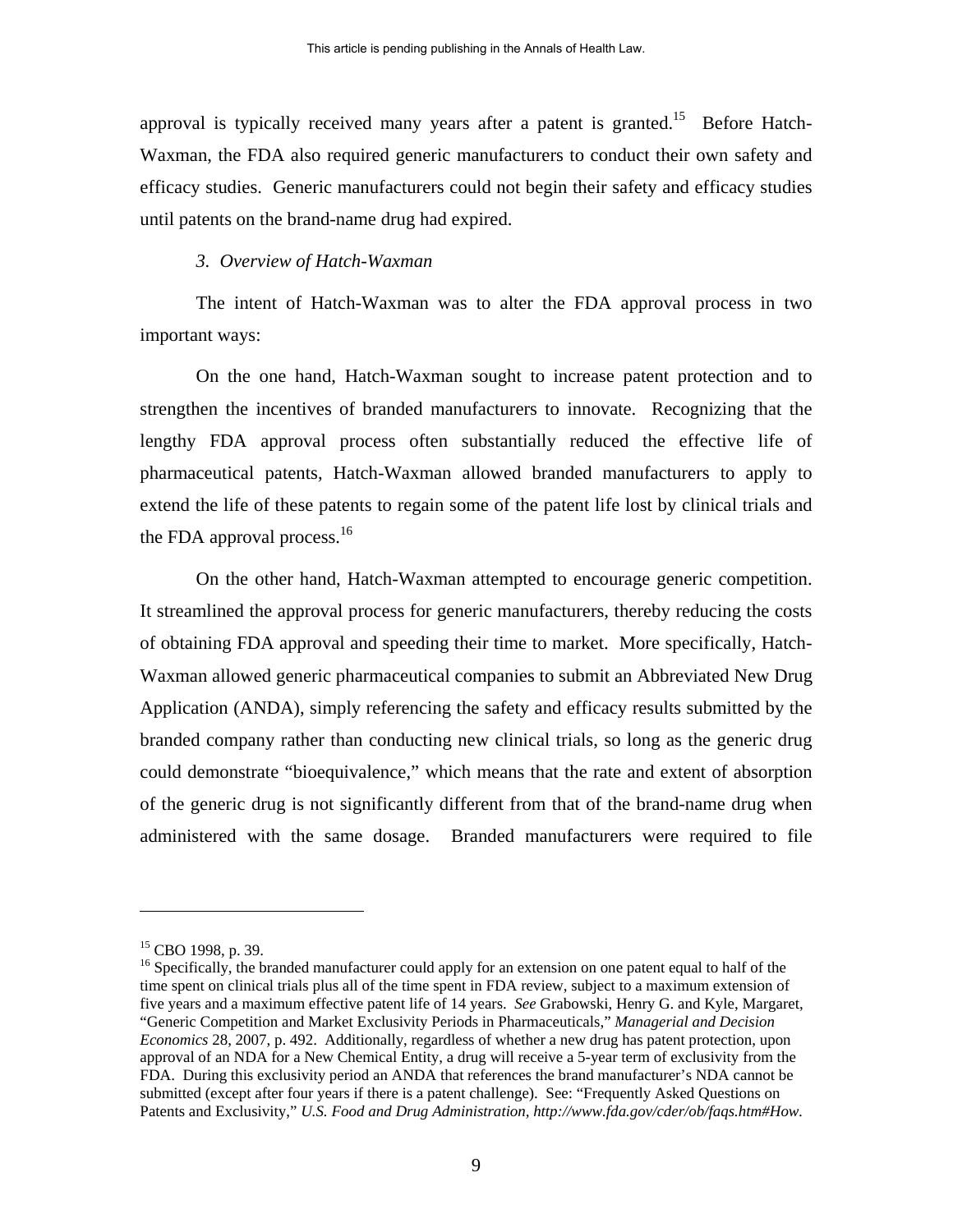information about any relevant patents with the FDA. In addition, the ANDA filer must certify one of the following:

- (1) the required patent information has not been filed by the branded manufacturer
- (2) the patent has expired;
- (3) the patent will expire, identifying the expiration date; or
- (4) the patent is invalid and/or not infringed.

The latter representation is known as a Paragraph IV certification.

Since Hatch-Waxman, competition from generic drugs has grown significantly. The generic share of prescriptions has grown from 19 percent in 1984 to nearly 67 percent today.17

## *4. Patent litigation under Hatch-Waxman*

 $\overline{a}$ 

Hatch-Waxman established several important aspects of patent litigation between branded and generic manufacturers. First, an ANDA filer who makes a Paragraph IV certification that the existing patent is invalid or not infringed must notify the patent holder (and the branded manufacturer) of the basis for its assertion. Under Hatch-Waxman, if a branded manufacturer files suit within 45 days of receiving notice of a Paragraph IV certification, the branded company is granted an automatic stay of FDA final approval of the generic company's ANDA until the earliest of: (1) 30 months from the notification date; (2) the district court decides the patent is invalid or not infringed; or (3) the patent expires. This is commonly known as a "30-month stay." If the patent holder does not file suit within the 45-day window, then the FDA may approve the ANDA immediately, provided all other requirements are met.

Second, the earliest generic pharmaceutical company to file an ANDA with a Paragraph IV certification for a particular drug is awarded a "180-day exclusivity period," during which time the FDA may not approve any Paragraph IV ANDAs filed

<sup>&</sup>lt;sup>17</sup> See, for example, Generic Pharmaceutical Association (GPhA), "Annual Report 2008: Generics: The Right Choice for Better Health," 2008, p. 6; GPhA, "Industry History" (available at http://www.gphaonline.org/Content/NavigationMenu/AboutUS/History.htm).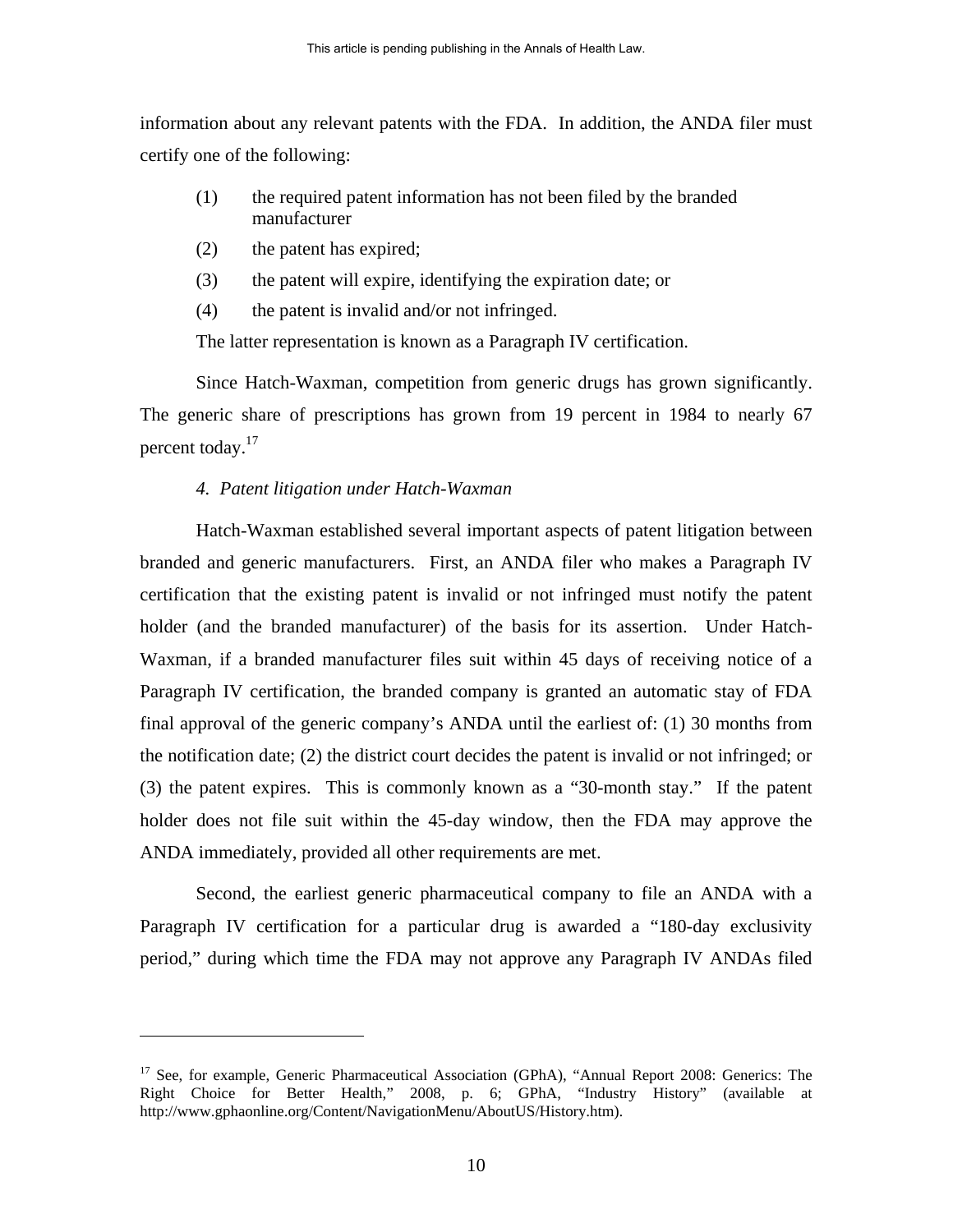subsequently for the same drug.<sup>18</sup> The start of the 180-day exclusivity period is triggered by commercial marketing of the first filer's product.<sup>19</sup> If the first filer does not exercise its exclusivity in a timely fashion, a variety of circumstances can lead to the forfeiture of its eligibility for exclusivity.<sup>20</sup> The substantial profits available during the 180-day period of exclusive marketing (in which the exclusive generic can charge a higher price than it could in the face of competition from other generic manufacturers and capture a larger share of sales) provide generic firms with an additional incentive to be first to challenge potentially invalid patents or to invent around the patented technology by developing a non-infringing alternative.

#### **D. Patent Litigation and Settlement Agreements**

ANDA filings frequently result in patent litigation. From 1998 to 2000, roughly 20 percent of filed ANDAs contained Paragraph IV certifications, where the generic manufacturer claimed that the branded manufacturers' patent(s) were invalid or not infringed.<sup>21</sup> A study by the FTC of ANDA filings between 1992 and 2000 found that a Paragraph IV certification resulted in patent litigation nearly 75 percent of the time.<sup>22</sup>

In general, the vast majority of patent litigation is resolved through a settlement between the parties.<sup>23</sup> Settlements between branded and generic pharmaceutical manufacturers are common. From 1992 to 2000, nearly 40 percent of litigations against the first ANDA filer resulted in settlement.<sup>24</sup> Similarly, Barr, one of the largest generic

 $18$  Under certain circumstances (e.g., two generic manufacturers file ANDAs containing a Paragraph IV certification for the same branded drug on the same day) the FDA may grant "shared exclusivity" in which both generic manufacturers can receive final approval simultaneously and potentially share the 180-day exclusivity period.

 $19$  For products subject to the prior law before 2003, the 180 days would also be triggered by a court decision of invalidity or noninfringement of the relevant patent.

<sup>&</sup>lt;sup>20</sup> "Medicare Prescription Drug, Improvement, and Modernization Act of 2003," §1102  $(a)(2)(D)(i)(I)(aa)(AA)$  ("2003 MMA").

 $^{21}$  Federal Trade Commission. "Generic Drug Entry Prior to Patent Expiration: An FTC Study," (2002), p. 10 ("FTC 2002").

 $22$  FTC 2002, pp. 13-15.

<sup>23</sup> See, for example, Shapiro, Carl. "Antitrust Limits to Patent Settlements." *RAND Journal of Economics,*  43(2), 2003, pp. 391-411 ("Shapiro (2003)").

 $^{24}$  FTC 2002, pp. 15-16.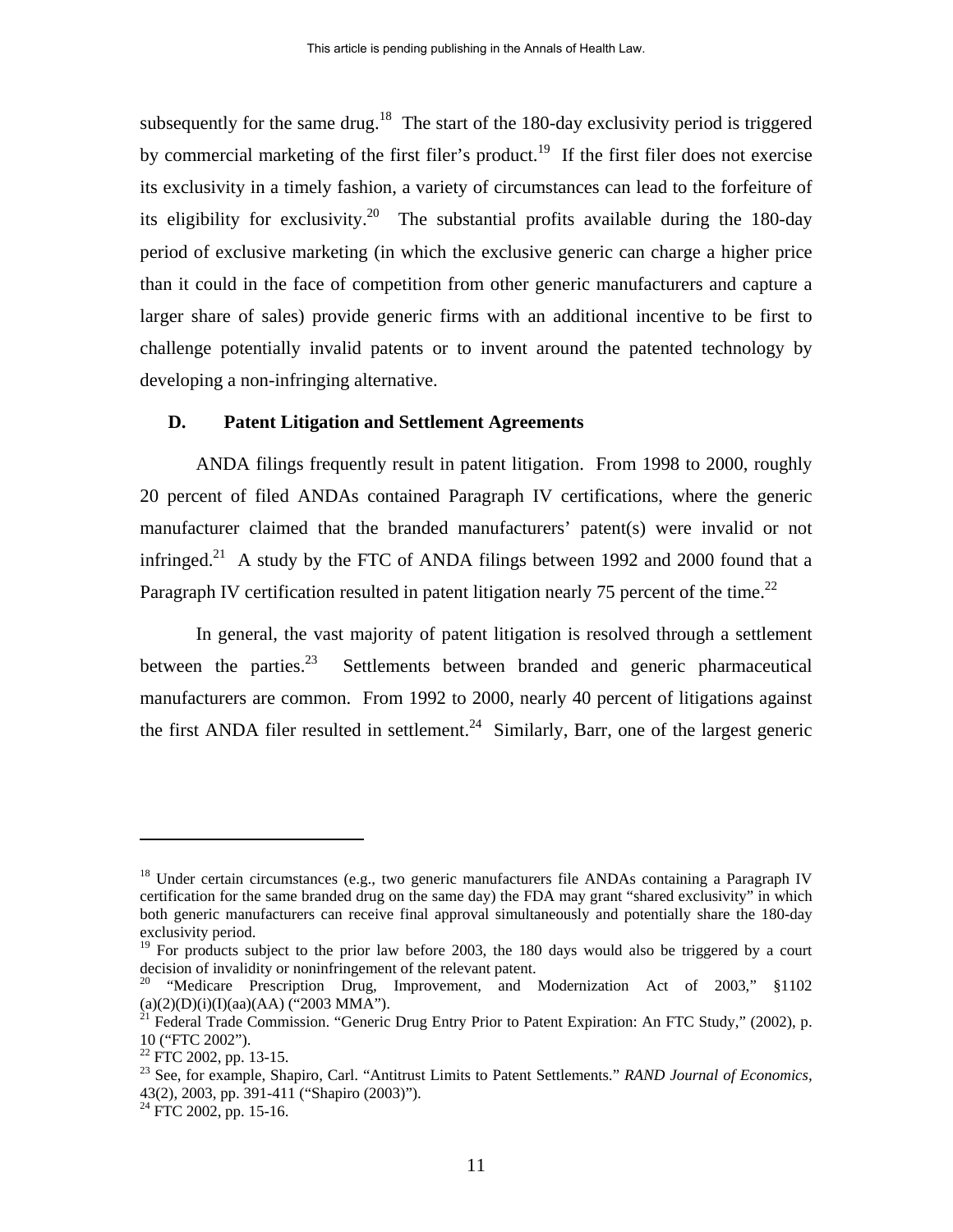manufacturers, has settled nearly half of the 30 patent cases that it has been involved with (and the vast majority of cases that are not still pending) in the last 15 years.<sup>25</sup>

These settlements take many forms and can include the following types of provisions:

- An agreed-upon date upon which the generic manufacturer will enter the market (with or without royalty payments to the branded manufacturer);
- **Cash payments from the branded manufacturer to the generic;**
- Ancillary business transactions such as cross-licensing or supply agreements; and
- Agreement by the branded manufacturer not to launch or license an authorized generic for some period after generic entry.

Pharmaceutical manufacturers settling patent litigation are required to report information on those settlements to the FTC and DOJ, and the FTC publishes annual reports summarizing those settlements.<sup>26</sup> The following table provides a summary of the FTC's classification of settlements that have been entered into over the last several years between branded and generic pharmaceutical manufacturers.<sup>27</sup>

|         |                          |                                                 | Settlements Not Allowing Immediate<br>Generic Entry |                              |
|---------|--------------------------|-------------------------------------------------|-----------------------------------------------------|------------------------------|
|         |                          | <b>Settlements</b><br><b>Allowing Immediate</b> | With No.<br>Compensation to                         | With Compensation            |
|         | <b>Total Settlements</b> | Generic Entry                                   | Generic                                             | to the Generic <sup>28</sup> |
| FY 2004 |                          |                                                 |                                                     |                              |
| FY 2005 |                          |                                                 |                                                     |                              |
| FY 2006 | 28                       |                                                 |                                                     | 14                           |
| FY 2007 | 33                       |                                                 |                                                     | 14                           |

<sup>&</sup>lt;sup>25</sup> Testimony of Bruce Downey, "Paying Off Generics to Prevent Competition With Brand Name Drugs: Should It Be Prohibited?" *Hearing Before the Committee on the Judiciary, United States Senate, Serial No.*  J-110-4, 2007, p. 23. ("Testimony of Bruce Downey") Specifically, Mr. Downey testified that this has been true during his tenure as CEO, which began in 1993.<br><sup>26</sup> This requirement was created by the 2003 MMA and effective in FY 2004.

<sup>&</sup>lt;sup>27</sup> Federal Trade Commission, "Summary of Agreements Filed in FY 2004," Figure II; Federal Trade Commission. "Summary of Agreements Filed in FY 2005," p. 3; Federal Trade Commission. "Summary of Agreements Filed in FY 2006," pp. 3-4; Federal Trade Commission, "Summary of Agreements Filed in FY 2007," p. 3 and Figure III.

<sup>&</sup>lt;sup>28</sup> As defined by the FTC, compensation may be in the form of cash, an ancillary business transaction, or an agreement by the branded manufacturer not to launch or license an authorized generic for some period after generic entry. According to the FTC reports, many of these settlements also include compensation to the branded manufacturer – the reports do not provide sufficient information to determine whether there was a net payment to the generic.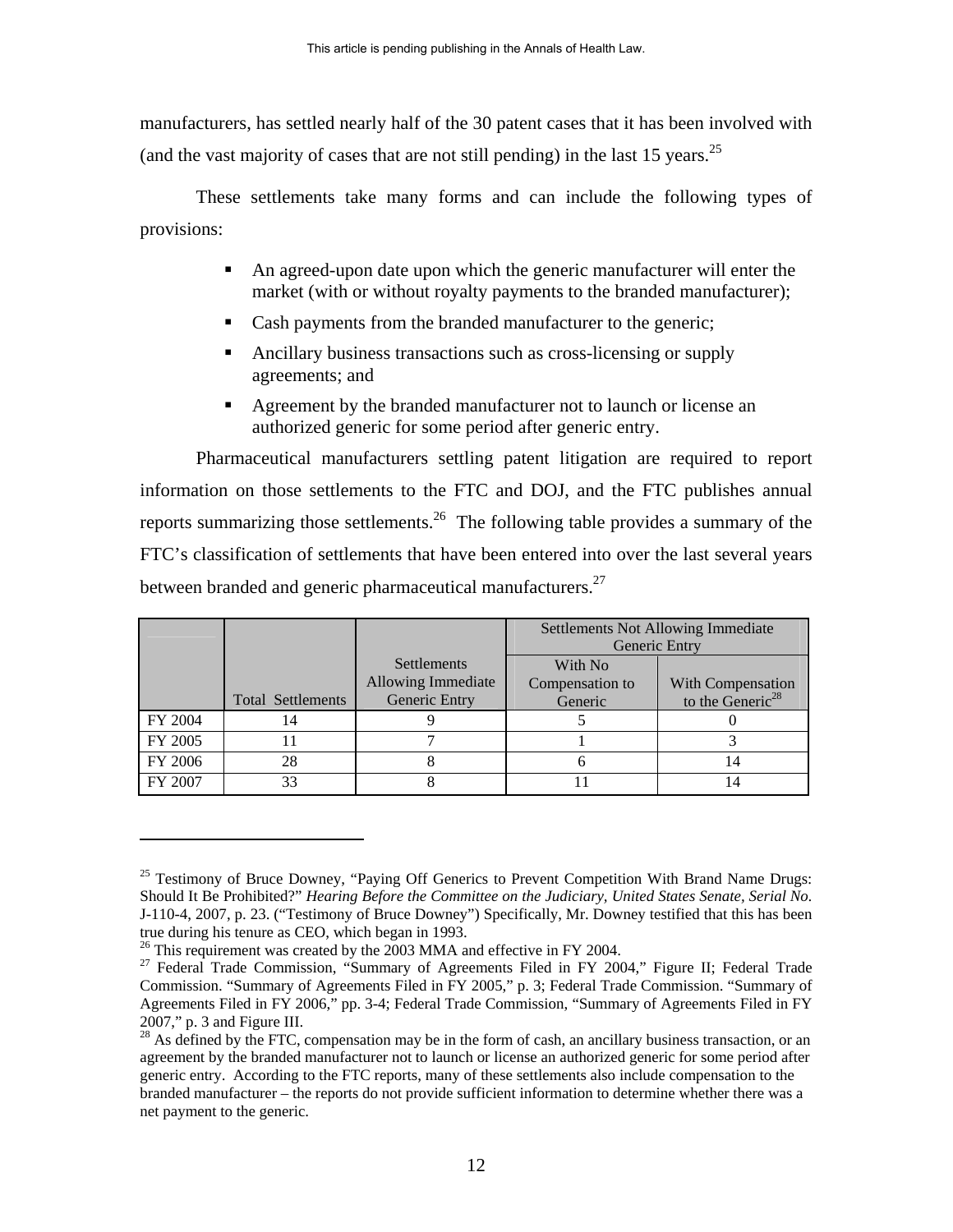#### **II. COMPETITIVE EFFECTS OF PATENT SETTLEMENTS: SHORT-RUN**

#### **A. Overview**

 $\overline{a}$ 

#### *1. Patent settlements reduce the direct and indirect costs of litigation*

Settlements of litigation provide clear potential benefits. After all, litigation imposes substantial costs. Costs to litigating parties include (1) direct litigation costs such as legal fees, (2) indirect costs such as requiring attention of company executives and distracting them from their responsibilities of running the business, and (3) indirect costs due to uncertainty.<sup>29</sup> Additional costs to society as a whole include increased congestion of the court system and corporate resources focused on private dispute resolution as opposed to innovation and production activities. Moreover, as firms generally pass on at least some portion of costs incurred, consumers ultimately bear some of these costs.

#### *2. Patent settlements have the potential to be anticompetitive*

While patent settlements between branded and generic manufacturers have clear potential benefits, they also can harm competition and consumers under certain conditions. The potential for anticompetitive effects is increased when the settlement is with the first generic filer, rather than a subsequent generic filer, and the first filer does not relinquish its exclusivity. As described above, under Hatch-Waxman, the first generic filer receives 180 days of marketing exclusivity. This creates the potential for anticompetitive effect to the extent that delaying entry by the first filer could delay entry by all other generics as well. Prior to 2003, when much of the concern over patent settlements in the pharmaceutical industry originated, a settlement agreement did not affect 180-day exclusivity. Thus, a settlement with a first filer specifying an entry date well into the future could also prevent other generics from entering before that date (unless a subsequent-filing generic obtained a court decision that its product did not infringe or that the patent was invalid. Recognizing the potential anticompetitive effects of such a situation, a 2003 law introduced additional restrictions on "parking" the 180-

 $29$  See, for example, Shapiro (2003), p. 394; Bessen, James E. and Meurer, Michael J., "The Private Costs of Patent Litigation," *2nd Annual Conference on Empirical Legal Studies Paper*, February 1, 2008, p. 2.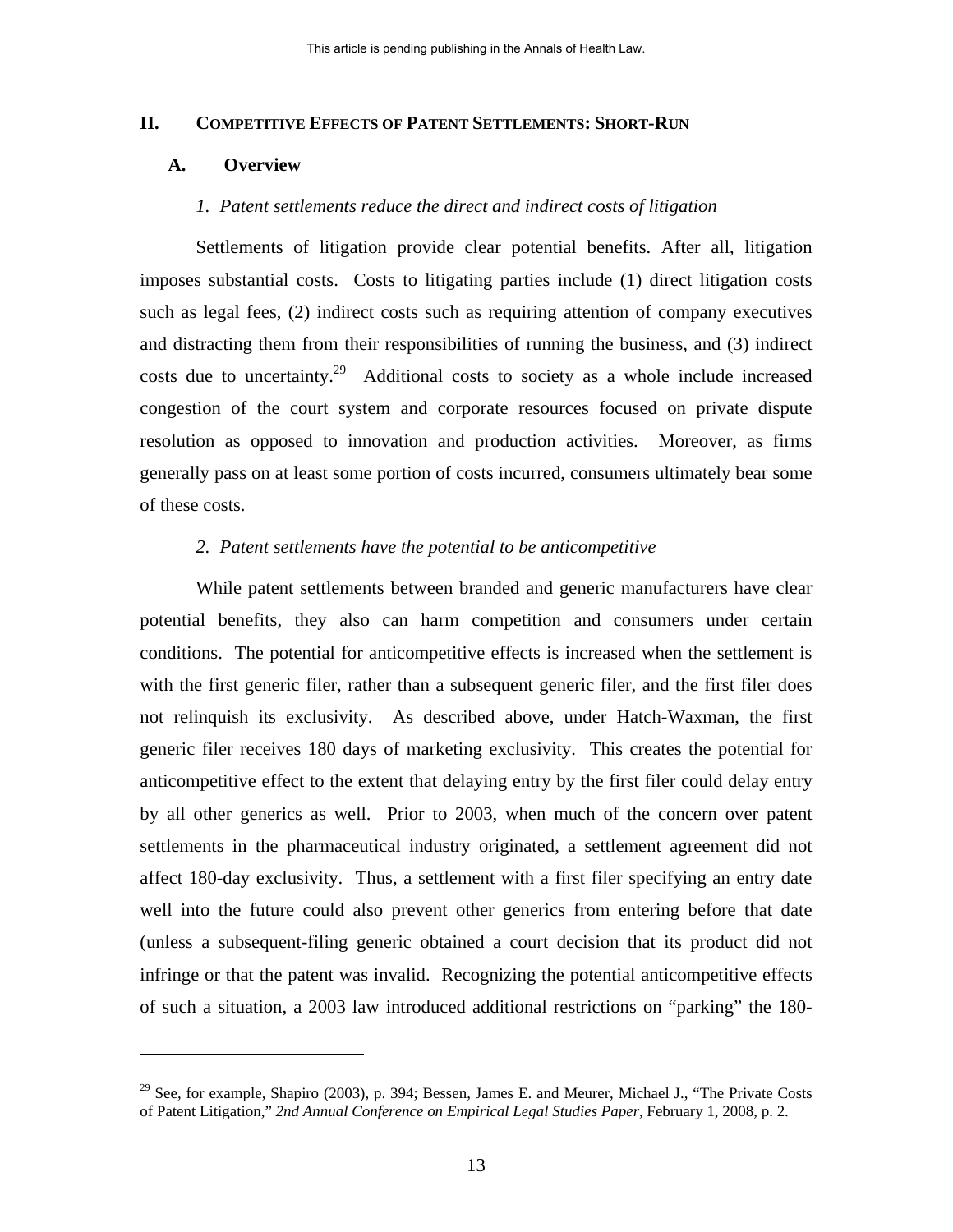day exclusivity. Importantly, the law was changed such that if the branded and generic manufacturers reach a settlement agreement, the settlement is challenged by the FTC or DOJ, and the agreement is determined to violate the antitrust laws, then the generic manufacturer forfeits its exclusivity.<sup>30</sup> This change substantially lessens the antitrust concerns with such settlements.

Ultimately, the competitive effects of a particular settlement will depend importantly upon the strength of the underlying patent.<sup>31</sup> A patent gives the branded manufacturer the right, within certain boundaries, to exclude competition.<sup>32</sup> If the patent is quite strong, and likely to be found valid and infringed, then even a settlement with an agreed-upon entry date well into the future but before patent expiration may bring generic drugs to market sooner than the expected outcome from continued litigation and generate lower prices for consumers. Moreover, there are frequently several generic manufacturers challenging a brand-name patent at any given time. Where this is the case, a settlement agreement with the first-filing generic has even less potential for anticompetitive effect where the brand-name patent is weak. While the incentive may not be as strong as that of the first filer (due to the 180-day exclusivity), other generic manufacturers continue to have an incentive to continue their challenge of patents they believe are invalid or that they do not infringe. $^{33}$ 

In contrast, if the patent is quite weak, and likely to be found invalid and/or noninfringed, then even a settlement with an entry date not far in the future may delay generic entry and harm consumers. Considering the strength of a patent in real-world patent litigation, at least to some extent, is complex, but necessary. The next section presents an economic framework for this evaluation.

<sup>30 2003</sup> MMA.

<sup>&</sup>lt;sup>31</sup> Some courts have considered not the subjective assessments of the parties but what a "reasonable person" would think. *See, e.g., Asahi Glass Co., Ltd. v. Pentech Pharm., Inc.*, 289 F. Supp. 2d 986, 992-993. <sup>32</sup> See Shapiro (2003) for a discussion of patents as probabilistic property rights.

<sup>&</sup>lt;sup>33</sup> The 180-day exclusivity provides a motivation for generic manufacturers to bear the cost and risk associated with developing generic versions of branded drugs and challenging branded patents. But at the time of a settlement with the first-filing generic, many subsequent generic entrants may have already incurred many of these costs. Thus, even relatively small profits expected by a subsequent filer could provide the incentive to continue to challenge the branded patent.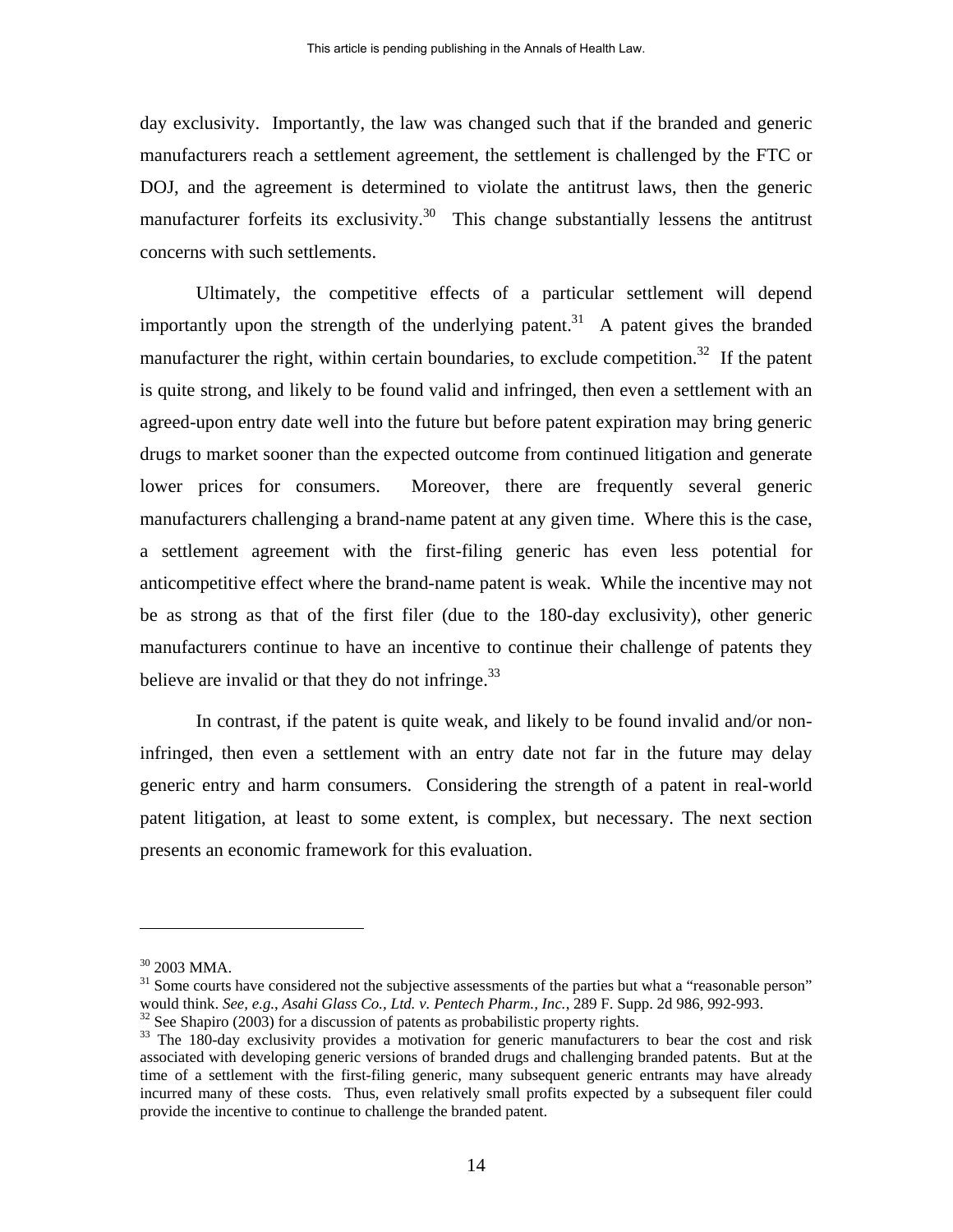#### **B. Economic Framework**

#### *1. Basic Model*

Determining the scope of patent settlements that could raise antitrust concerns amounts to evaluating the following question: Which settlements would be in the economic interest of both the branded and generic manufacturer, but would harm consumers, relative to continuing litigation? Answering this question requires modeling the settlement decisions of both the branded and generic manufacturers, as well as evaluating the benefit to consumers from generic entry.

The standard economic model of settlements compares each settling party's economic gains from settling to its economic gains from continuing the litigation. $34$  One then compares these two sets of settlement terms to determine the range of settlement terms that both parties would find preferable to continued litigation – in other words, those settlement terms that would feasibly lead to the end of the litigation.

Once the range of feasible settlements is established, one needs to determine which of these settlements, if any, would benefit consumers.<sup>35</sup> After all, consumers are not a party to the settlements, and so one might imagine that there could be settlements which benefit branded and generic manufacturer that do not benefit consumers.

 For expositional purposes, we start with a highly simplified model of a patent settlement between branded and generic manufacturer. Assume:

- The parties are considering settlement at the beginning of Year 1
- The patent expires at the end of Year 10
- The generic manufacturer both believes that it has and in fact has a 50 percent chance of winning the patent case (and the branded manufacturer also has, and perceives, a 50 percent chance)
- There are no costs to litigation

 $34$  For a general discussion of the settlement decision, see Cooter, Robert and Rubinfeld, Daniel L., "Economic Analysis of Legal Disputes and their Resolution," *Journal of Economic Literature*, September 1989, pp. 1067-1097.

 $35$  In this paper, the term "consumers" is used to represent those that ultimately pay for prescription drugs. In reality, this is a combination of patients, private insurers, and government.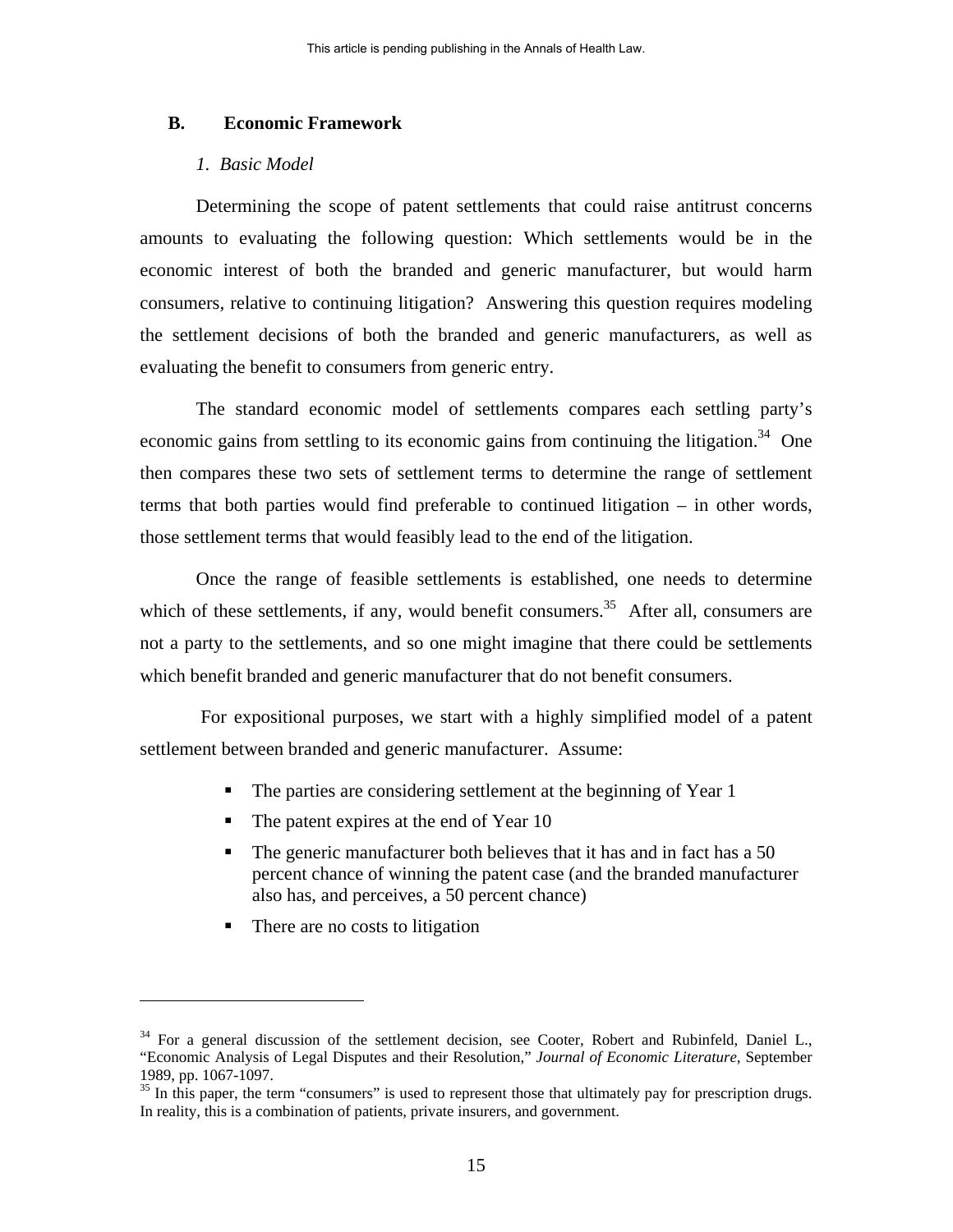The only settlement tool available is the date of generic entry (*i.e.*, lump sum payments, royalty payments, and other business transactions are not allowed).36

As we describe below, many of these assumptions do not affect the conclusions, but rather allow for an easier grasp of the intuition underlying the economic model. Other assumptions will have important effects on the conclusions. In the sections that follow, we will introduce real-world complexities and examine the implications of enriching the model.

Under these original assumptions, the expected or average outcome from litigation is generic entry at the end of Year 5. There is a 50 percent chance of immediate entry if the generic wins and a 50 percent chance of entry at the end of Year 10 if the brand wins. The settlement decision amounts to a comparison of the profits from settling to a simple average of the profits assuming immediate generic entry (50 percent chance the generic wins) and the profits assuming generic entry in Year 10 (50 percent chance the generic loses). Under the assumptions provided above, the simple average of profits from litigation is equivalent to the profits from entry at the end of Year 5.

In this simple framework, the only tool the parties can use in settlement negotiations is the date of entry of the generic. As shown in Figure 1, the branded manufacturer would agree to a settlement with generic entry at any point after the end of Year 5, whereas the generic manufacturer would agree to a settlement with generic entry at any point up until the end of Year 5. Thus, no settlement can be mutually agreeable to the two parties. The settlement ranges of the two parties are contiguous, but do not overlap.

Of course, this simple model assumes away many complexities present in the real world – indeed, some of the very complexities that provide important incentives for litigating parties to settle. In the next section, we relax some of these assumptions and

<sup>&</sup>lt;sup>36</sup> Other assumptions include: (1) Total prescriptions are constant in each year, as is the share of prescriptions by the branded and generic manufacturers after generic entry. (2) There is perfect information, so both parties know the ultimate chance of winning. (3) Both parties are risk neutral. (4) There is no time value of money for either party. (5) After entry, there will be only one generic competitor.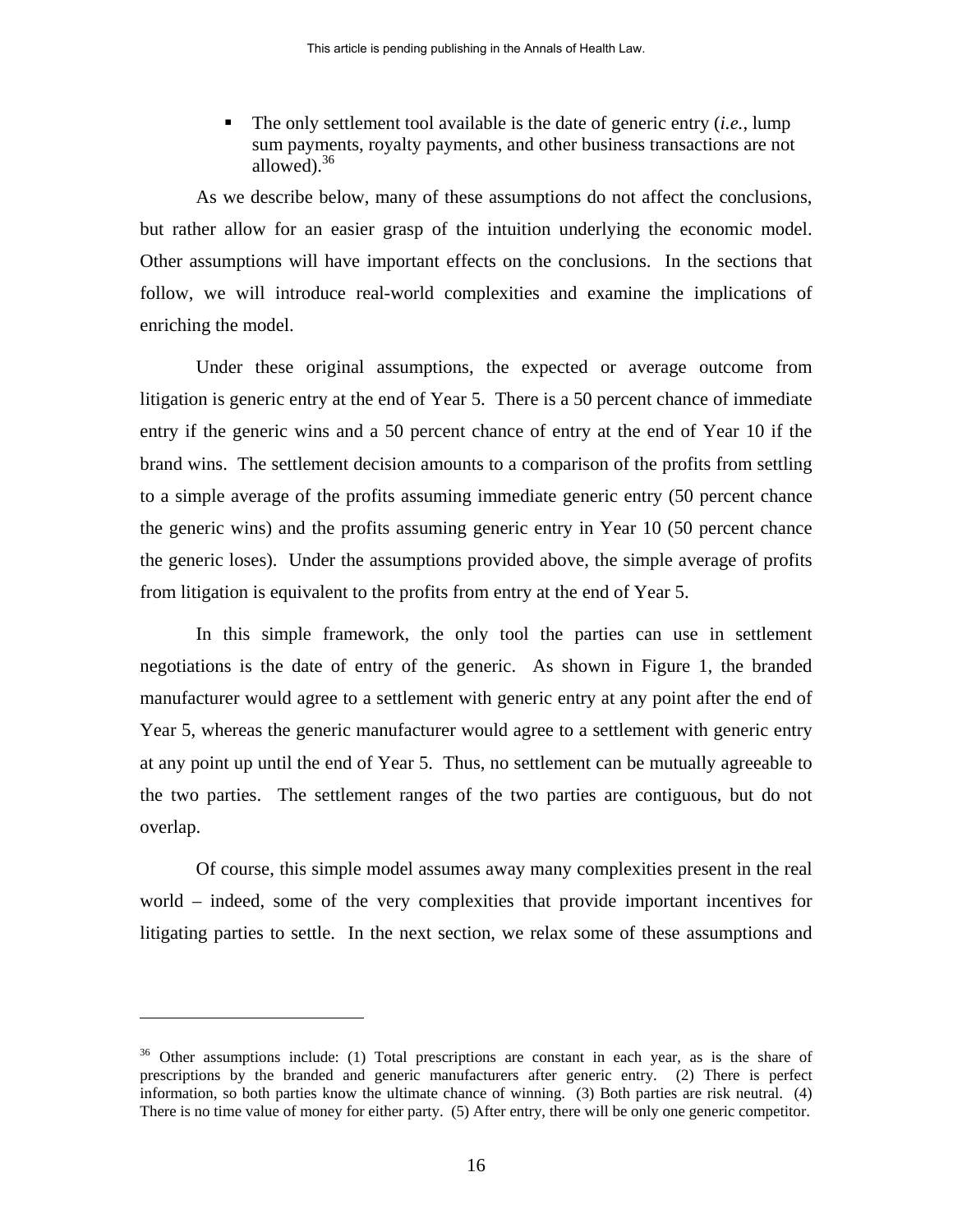demonstrate that doing so leads to a range of reasonable conditions under which patent settlements can benefit consumers.





*Note:* There are no settlements that both the Brand and Generic prefer to Litigation

#### *2. Litigation costs*

A primary motivation for parties to settle litigation is that it is costly. The oversimplified model presented above ignores this motivation. We now introduce litigation costs into the model and show that it leads to a range of settlements that would be agreeable to both the branded and generic manufacturers and could also make consumers better off.

Figure 2 shows that, because litigation is costly, the brand-name manufacturer would be willing to accept settlements where the generic enters before the end of Year 5 (*i.e.*, earlier than it would be willing to accept based only on the profits from winning or losing the litigation), because the brand-name manufacturer would avoid these costs. Similarly, the generic would be willing to accept settlements which would have it entering after the end of Year 5 (*i.e.*, later than it would be willing to accept based only on the chance of winning or losing the litigation). These litigation costs enlarge the range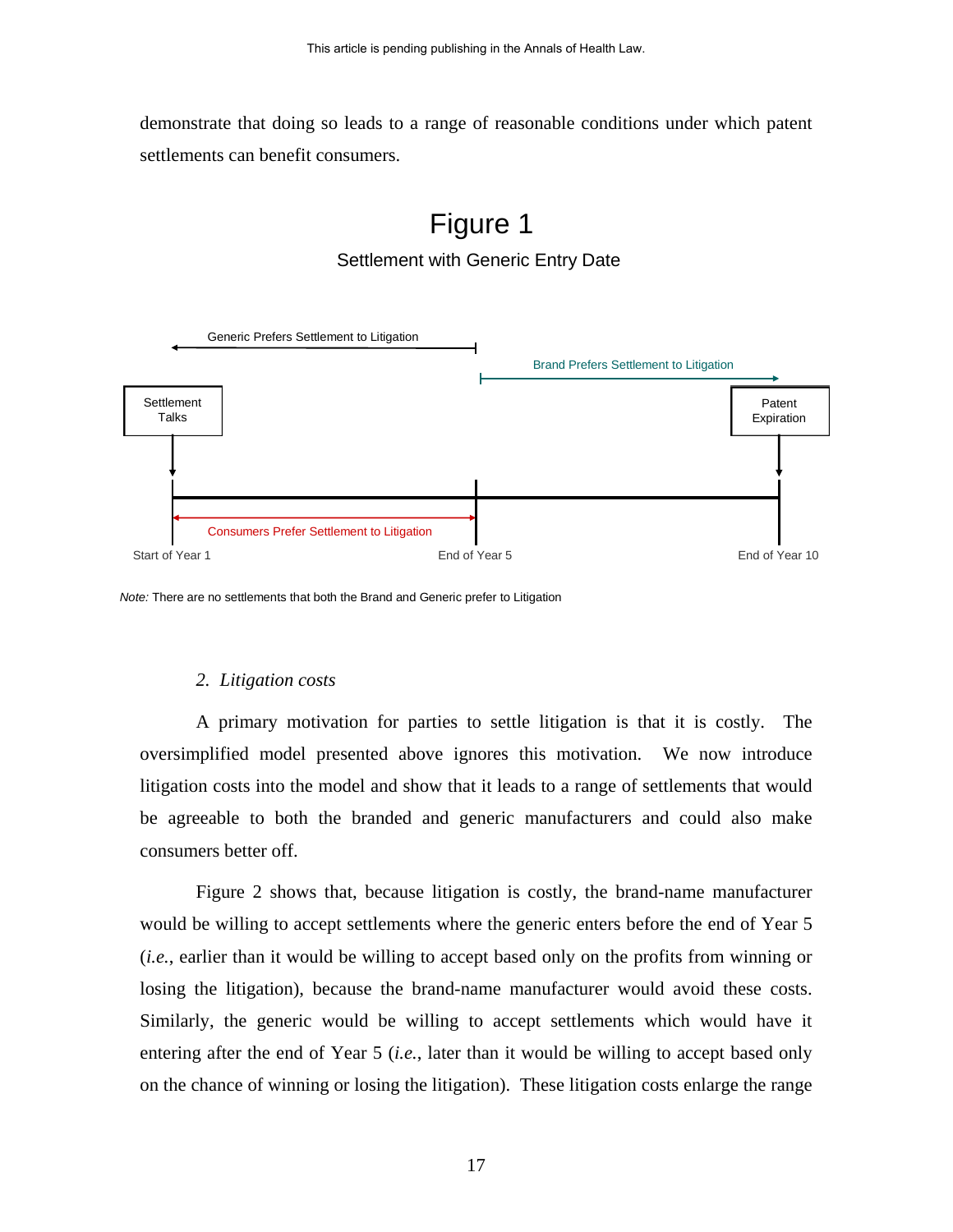of settlements that would be agreeable to both parties.<sup>37</sup> In this way, litigation costs create the possibility of some settlements those that would lead the generic to enter before the end of Year 5 – that would benefit consumers. Accounting for the fact that part of litigation costs are ultimately borne by consumers broadens the range of procompetitive settlements.



Of course, the particular size of settlement ranges shown in these figures is not meant to convey the relative likelihood of any particular type of settlement, but simply to demonstrate the economic logic that certain kinds of settlements exist. Indeed, what seems to be a clear distinction between procompetitive and anticompetitive in these diagrams is in fact quite difficult to distinguish in the real world. Recall that our example

<sup>&</sup>lt;sup>37</sup> Because annual profits for the generic are lower than annual pre-generic entry profits for the branded manufacturer, the generic would be willing to give up more time in the market to avoid those costs, assuming litigation costs for the brand and the generic are similar.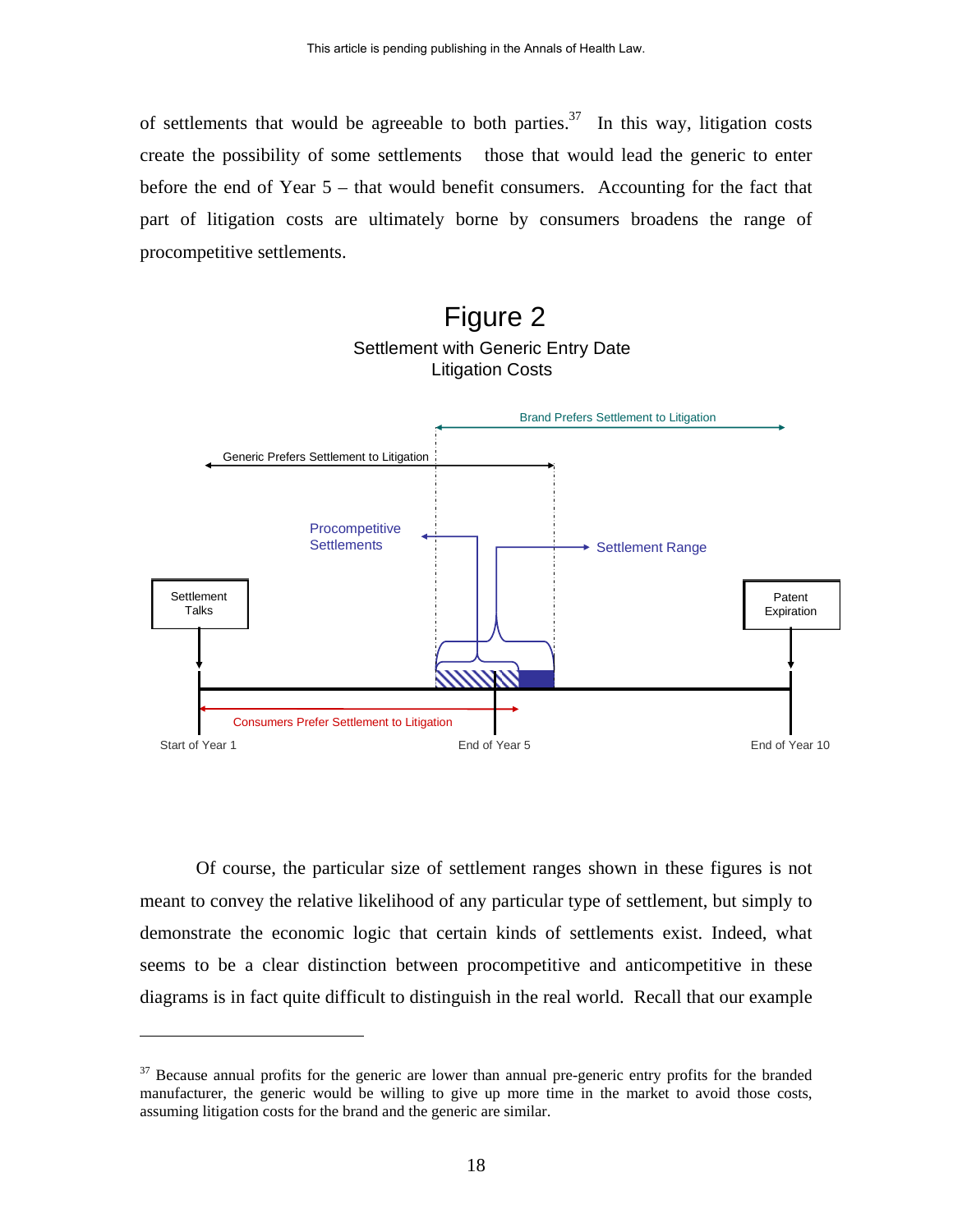assumes a 50 percent chance that the generic manufacturer will win the patent litigation – and that everyone knows that probability. But the precise strength of the patent is not knowable to the antitrust analyst or even the parties themselves. It will depend on a wide range of factors that affect the outcome of litigation, including the documentary evidence, the quality of presentations by counsel, the testimony of company witnesses, the testimony of expert witnesses, and the particular judge and jury assigned to the case. Whereas settlements with entry after Year 5 could harm consumers under the assumptions we have presented, such settlements could in fact be procompetitive if the generic manufacturer's chance of winning the patent litigation was only, say, 30 percent.

#### *3. Risk aversion*

<u>.</u>

Another cost of litigation is the substantial uncertainty that it creates. Economists model the cost of uncertainty using the concepts of "risk aversion" and "risk premiums."<sup>38</sup> For example, a risk-averse economic actor will prefer to receive \$2 with certainty, rather than a 50 percent chance at \$1 and a 50 percent chance at \$3. That is, risk-averse individuals prefer a certain outcome to uncertain outcomes with the same average or expected value but some degree of variance. A risk premium is the amount of money that a party would pay to avoid taking a risk. In the example above, the risk premium is the amount the individual would pay in order to receive the \$2 with certainty rather than the option with 50-50 odds. The concept of a risk premium allows us to model uncertainty in the same way we do other litigation costs – where the risk premium is the additional cost to the parties created by the uncertainty. Thus, just as in the discussion of litigation costs above, both branded and generic manufacturers would accept lower expected profits under a settlement relative to continued litigation to avoid heightened uncertainty. As shown in Figure 3, the effects are similar to those with litigation costs.  $39$ 

<sup>&</sup>lt;sup>38</sup> See Pindyck, Robert and Rubinfeld, Daniel. *Microeconomics*, 5<sup>th</sup> Edition, 2001, Section 5.2.

<sup>&</sup>lt;sup>39</sup> Similarly, if consumers are risk averse, accounting for this would broaden the range of procompetitive settlements.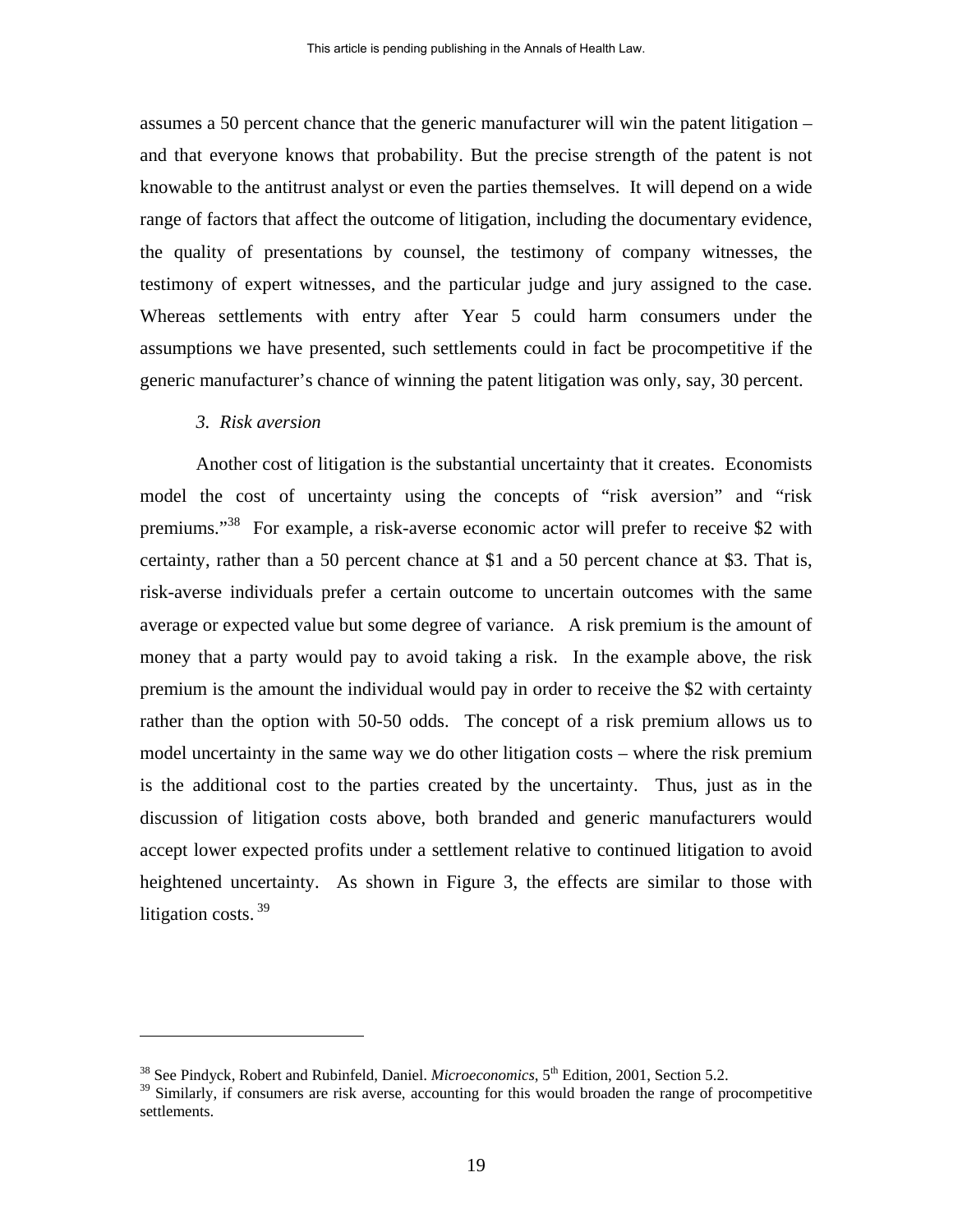



Is it reasonable to assume that large pharmaceutical companies are risk averse? After all, a basic tenet of financial economics holds that a large firm and/or a firm owned by (and effectively managed for) well-diversified shareholders should be risk neutral. The risk from a particular litigation can be effectively eliminated through diversification—in this case, by investing in many projects or holding many stocks. However, this argument ignores two important realities. First, it ignores the so-called principal-agent problem that can exist between the managers of the firm (in this case, the executives with decision-making power over the decision to settle or continue litigating) and the shareholders of the firm.<sup>40</sup> While the firm's shareholders may be risk neutral, because they can diversify their risks over many investments, managers whose jobs and salaries depend to some extent on their current employer may be risk averse, instead. Second, not all pharmaceutical companies – not even all branded manufacturers – are large firms

<sup>&</sup>lt;sup>40</sup> For a general discussion of the principal-agent problem see, for example, Rubinfeld, Daniel L. and Robert S. Pindyck, *Micreconomics*, 5<sup>th</sup> Edition, 2001, pp. 609-613.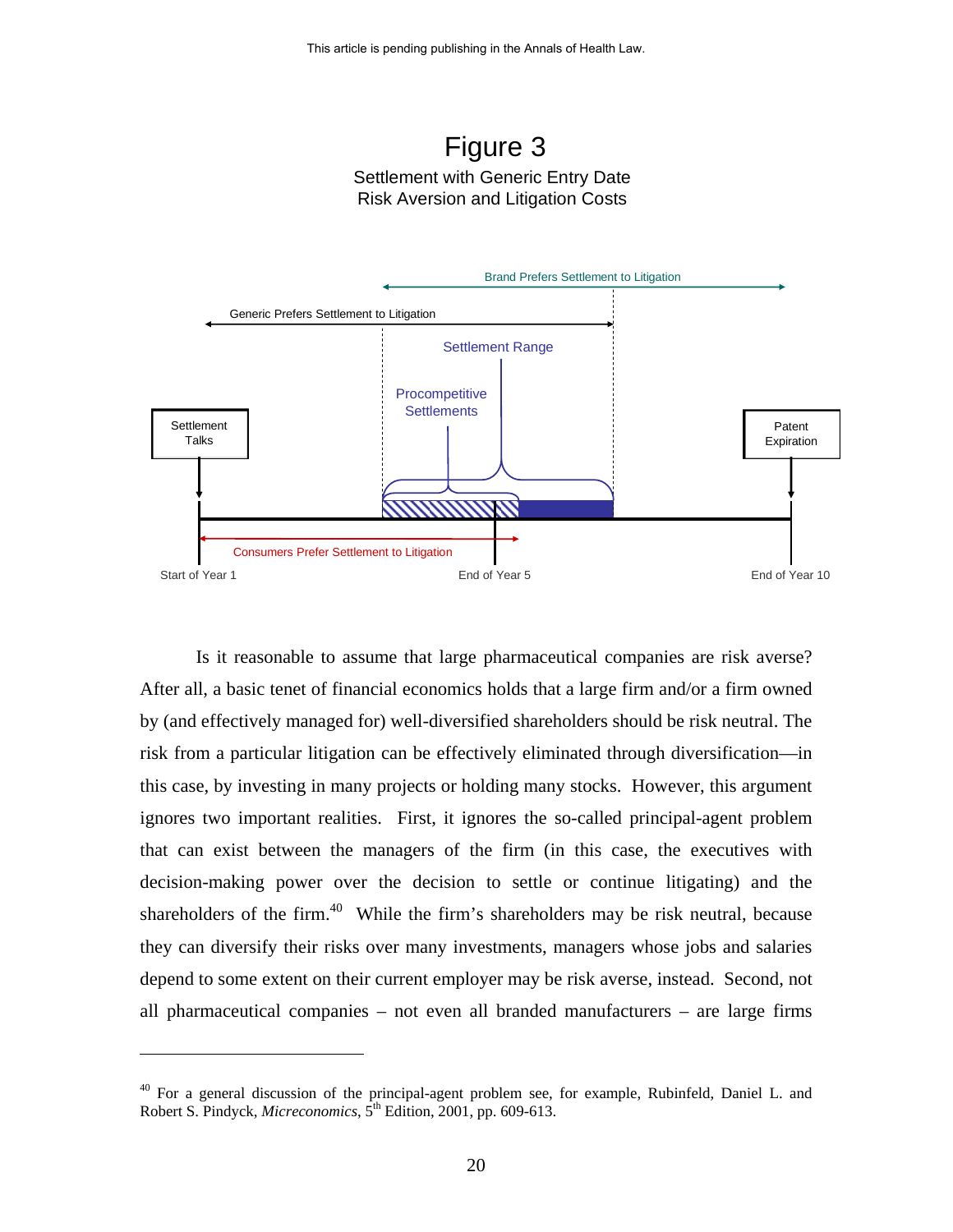owned by diversified shareholders. For some branded manufacturers, the financial health of the company may depend importantly on the success of a single drug line.

#### *4. Information asymmetries*

Information asymmetries are another important component of settlement decisions. Both the branded and the generic manufacturer are likely to have information that the other party does not possess. The generic manufacturer, for example, may have better information about its ability to manufacture a generic version of the branded product. For example, a generic manufacturer may have manufacturing problems that delay its entry beyond the point at which it receives FDA approval (or that make such entry less effective). The branded manufacturer would be unlikely to know of such problems at the time of the settlement discussions.

The branded manufacturer, on the other hand, may have better information about the expected size of the market for the product in the future. Branded pharmaceuticals generally have a limited life cycle; a branded drug often faces increasing competition from newer and often more effective branded products. The branded manufacturer may, for example, have specific knowledge of a next-generation product in its development pipeline which could substantially reduce the potential market for the litigated drug in the future.

These are just two examples of information asymmetries; there are many dimensions on which such asymmetries can exist. The parties may have private information that alters their probabilities of winning the patent litigation, about the competitive strategies (*e.g.*, pricing) they plan to employ after generic entry, or other factors.

We now introduce a specific example of information asymmetry to our model. Assume that the generic manufacturer knows that, even if it wins the patent litigation, manufacturing issues will prevent it from launching until the beginning of Year 3 (two years from now). Assume also that the branded manufacturer is unaware of this.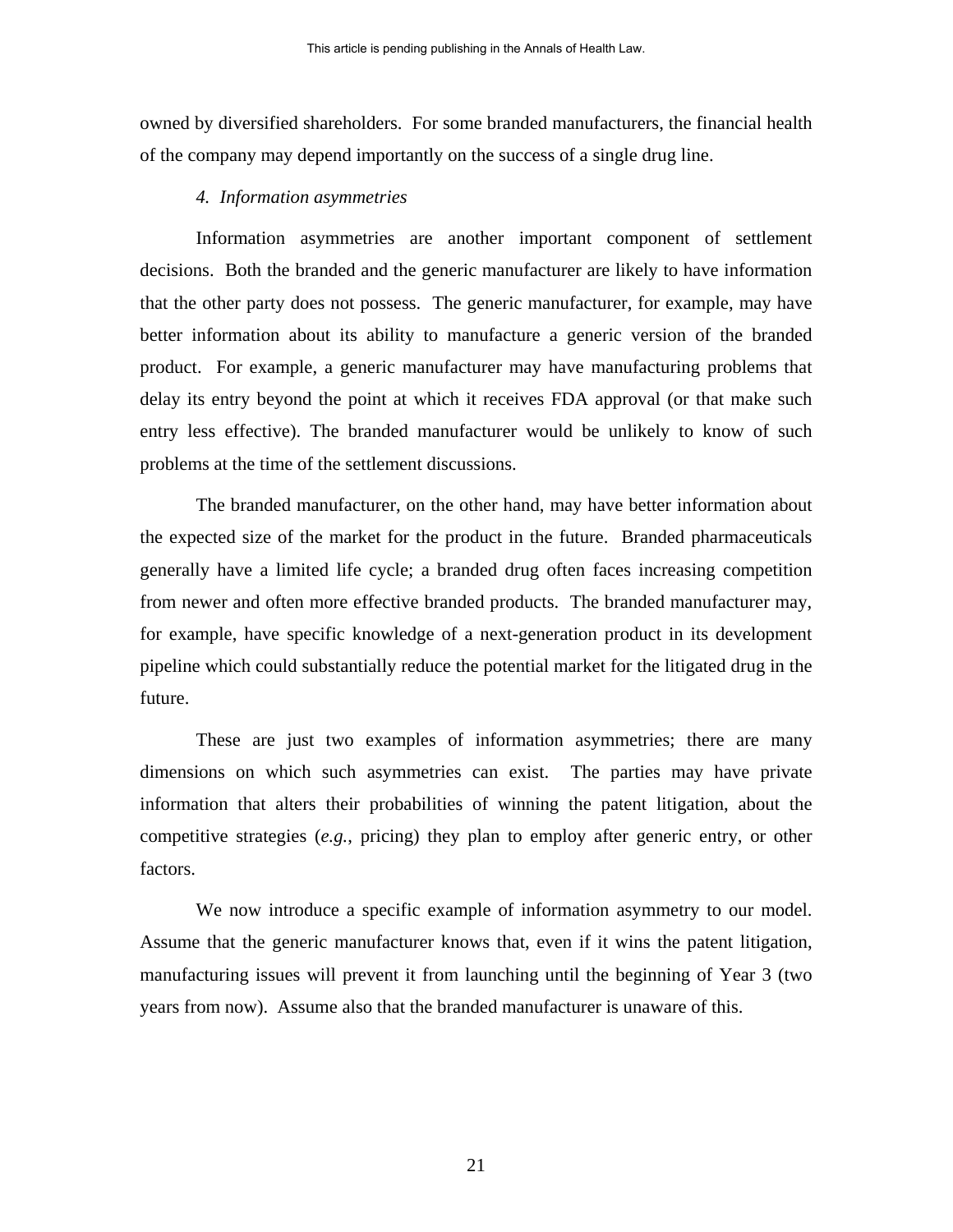



In this case, as shown in Figure 4, the generic manufacturer would be willing to agree to a settlement with entry as late as Year 6 (even later factoring in litigation costs), which would give it an additional four years of generic profits relative to the scenario when it litigates and loses. This outcome splits the difference between the eight years of additional profits (Year 3 through Year 10) it would receive if it won the litigation, and the zero years if it lost. Similarly, consumers would be better off under a settlement with a date up to and including Year 6. The branded manufacturer, unaware that the generic has any production issues, has the same preferences it did in the initial example: It would agree to any settlement with generic entry as early as Year 5. Thus, as shown in Figure 4, procompetitive settlements with an entry date between Year 5 and Year 6 are feasible (and adding litigation costs or risk aversion to the model would only expand the range of procompetitive settlements).

Litigation costs, risk aversion, and information asymmetries are only three of the potential real-world complexities that can give rise to procompetitive patent settlements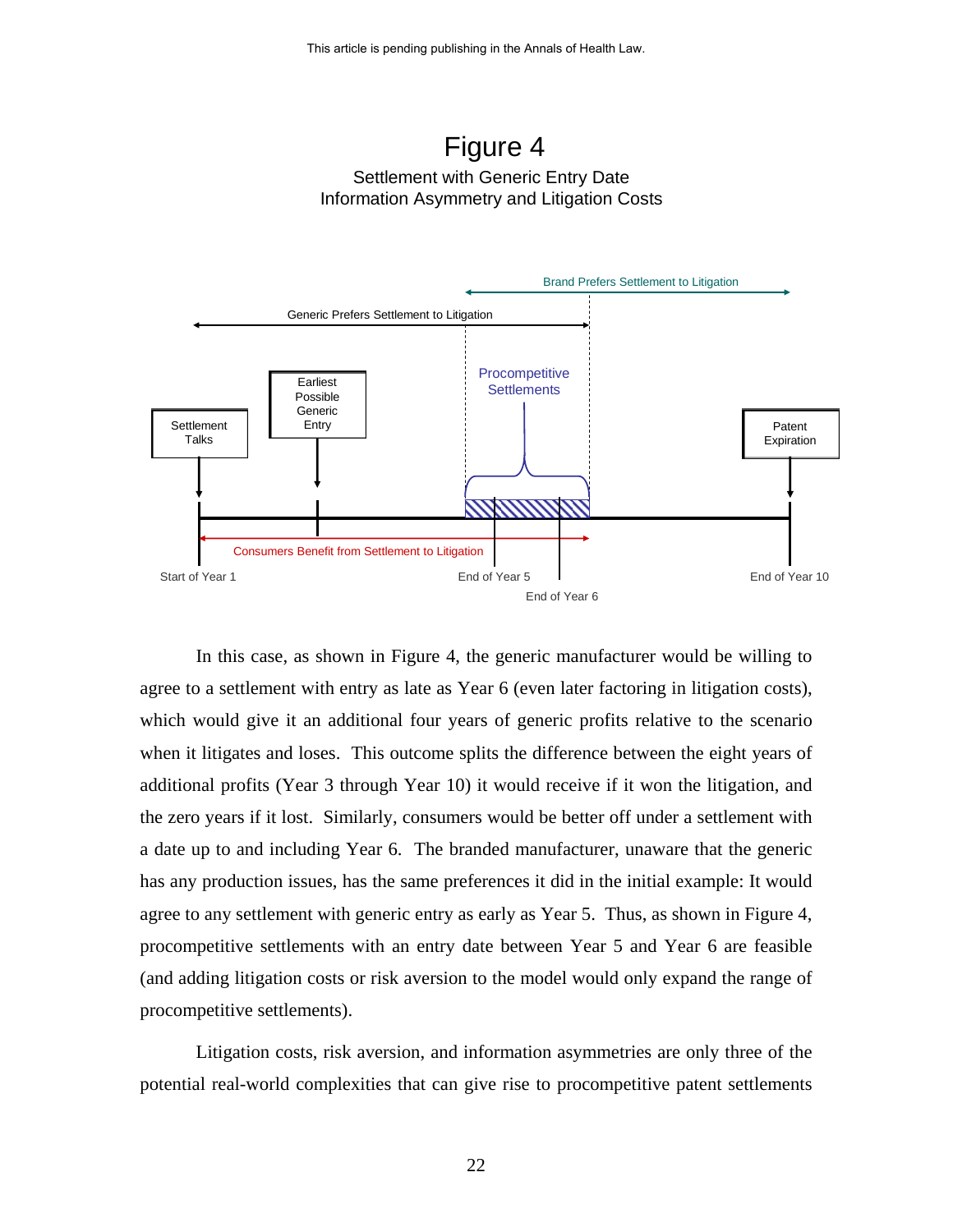between the branded and generic manufacturer. For example, the preceding section has assumed that both parties have identical expectations as to the outcome of the litigation. It is highly likely, however, that the parties' expectations will differ at least to some extent – and perhaps greatly – and these differences can have important effects on the ability of the parties to reach settlement and the effects of those settlements on consumers. In the next section, we explore these and other issues in the specific context of reverse payment settlements.

#### **III. COMPETITIVE EFFECTS OF REVERSE PAYMENT SETTLEMENTS: SHORT-RUN**

#### **A. Overview**

While the possibility of the procompetitive nature of patent settlements is generally recognized by economists, antitrust agencies, and the courts, one category of settlements – so-called "reverse payment" settlements – has generated extensive debate in recent years. In these settlements, the parties settle the patent litigation and the branded manufacturer (1) allows the generic manufacturer to enter at or after a particular date in the future (prior to the expiration of the patent) and (2) pays some form of compensation to the generic manufacturer. That compensation can be in the form of cash payments or through a payment associated with some other business transaction (*e.g.*, a crosslicensing agreement) where the branded manufacturer might allegedly "overpay" the generic manufacturer or the generic manufacturer might allegedly "underpay" the branded manufacturer.

The FTC and some antitrust scholars contend that these "reverse payments" are on their face evidence that the settlements are nothing more than a payment by the brand manufacturer to delay generic entry. In this section, we show that such a perspective is flawed because reverse payment settlements can serve to increase or decrease competition and consumer welfare, depending upon the facts and circumstances surrounding the settlement. Thus, a *per se* rule against such settlements would be misguided. Indeed, a view allowing the possibility of reverse payments, with appropriate scrutiny in specific cases (as is available to the FTC under current law), has been adopted by most courts, the DOJ, and many scholars that have addressed this issue.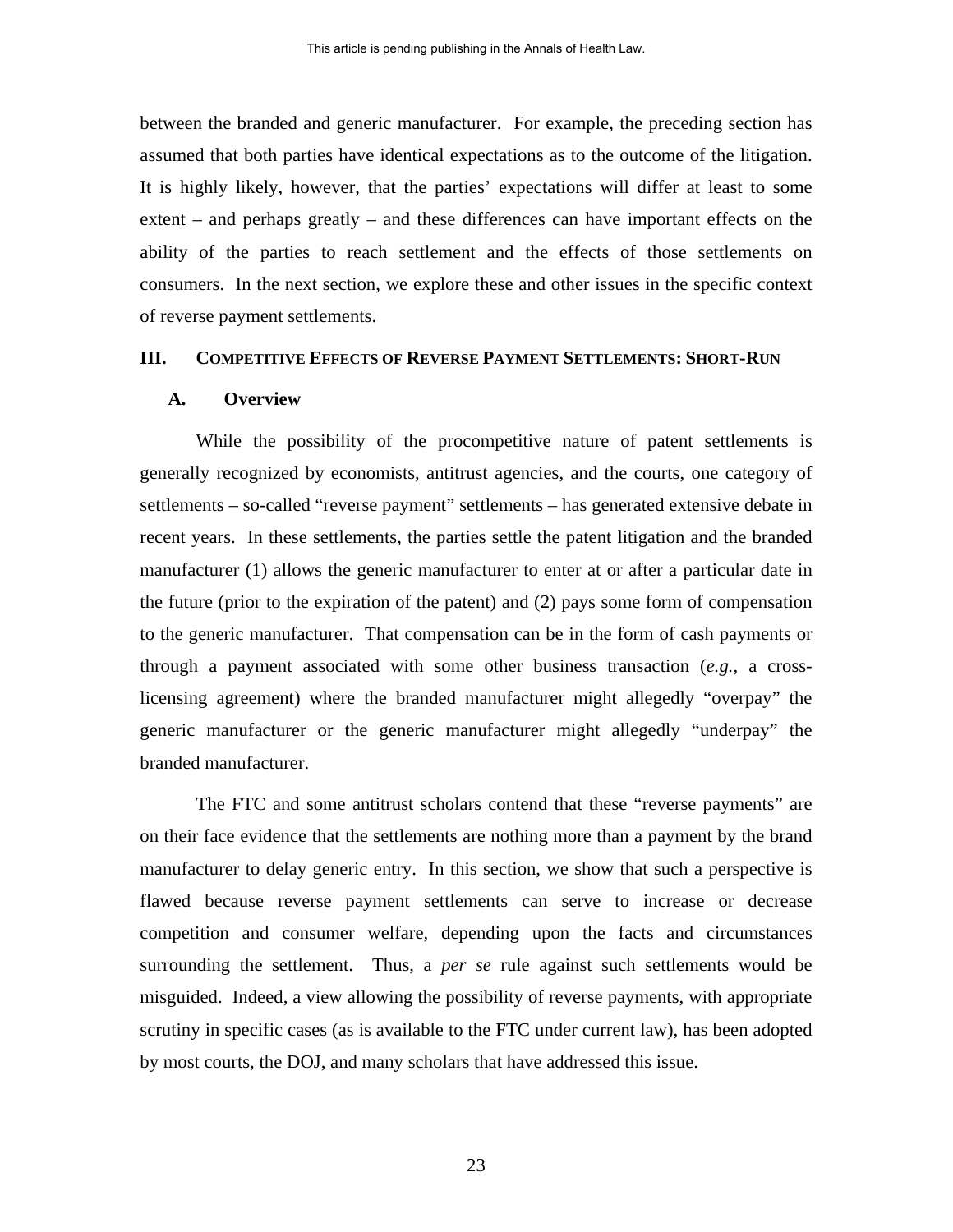#### **B. Regulatory and Judicial Enforcement**

#### *1. History*

1

The FTC began scrutinizing reverse payment settlements in the late 1990s. Its initial challenges were directed at settlements where the brand-name manufacturer paid cash to the generic manufacturer to settle patent litigation. These challenges resulted in several consent decrees.<sup>41</sup>

The FTC's most prominent challenge was against Schering-Plough ("Schering") and two generic manufacturers relating to Schering's K-Dur (potassium chloride). Schering settled patent litigation with both Upsher-Smith ("Upsher") and ESI Lederle ("ESI") in 1997. The settlement agreement with Upsher included a related licensing agreement where Schering paid Upsher a \$60 million royalty for five Upsher drugs and provided a royalty-free license for Upsher to launch a generic potassium chloride product in 2001 (Schering's patent expired in 2006). The settlement agreement with ESI included a cash payment, as well as a \$15 million royalty payment for two ESI products, and provided a royalty-free license for ESI to launch a generic potassium chloride product in 2004.

The case has a long legal history, in which the disagreements over this issue are on full display. The FTC brought suit against the three companies, alleging that the royalty payments were simply disguised payments to delay generic entry and that the patent settlement agreements were anticompetitive. In 2002, the FTC's Administrative Law Judge ruled that the appropriate legal standard was a "rule of reason" analysis, and that under such an analysis the patent settlement agreements at issue were not anticompetitive.<sup>42</sup> The FTC appealed this decision to the full Commission, which reversed the decision and concluded that the payments were indeed anticompetitive.<sup>43</sup> Schering and Upsher then appealed the Commission's opinion to the Eleventh Circuit Court of Appeals. The Eleventh Circuit reversed the Commission's decision, finding that

<sup>41</sup> FTC Decision and Order, *In the Matter of Abbott Laboratories*, No. C-3945 (May 22, 2000); FTC Decision and Order, *In the Matter of Hoeschst, Carderm, and Andrx*, No. 9293 (May 8, 2001). Many of these cases were followed by private suits by direct and indirect purchasers.

<sup>&</sup>lt;sup>42</sup> Initial Decision, *In the Matter of Schering-Plough Corp.*, et al, 136 F.T.C. 956, 1092 (2002) (No. 9297).<br><sup>43</sup> Opinion of the Commission, *In the Matter of Schering-Plough Corp. et al*, 136 F.T.C. at 957.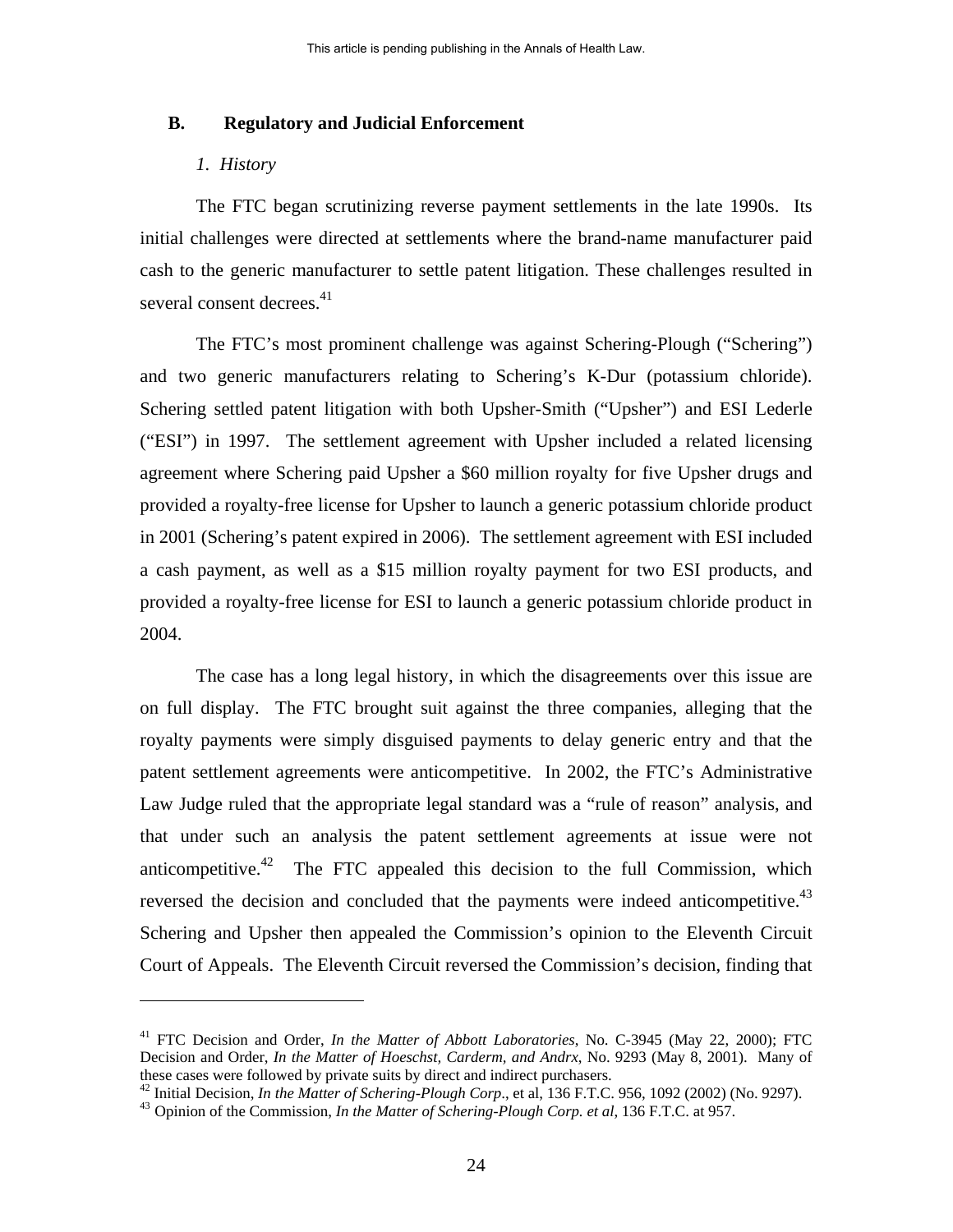ultimately the determination of competitive effects depends upon the strength of the patent.<sup>44</sup> The FTC appealed to the Supreme Court, which declined to hear the case.

#### *2. Current status*

After these developments, reverse payment settlements are now treated quite differently by the various regulatory agencies and Courts. The FTC has clearly expressed that it views reverse payment settlements as essentially *per se* illegal.45 Despite the adverse ruling by the Eleventh Circuit in *Schering*, the FTC has continued to demonstrate an interest in challenging reverse payment settlements.<sup>46</sup> The DOJ submitted a brief urging the Supreme Court *not* to hear the *Schering* case – a position at odds with the FTC's view.47 Elsewhere, the DOJ has explained that "…settlements between an ANDA filer and the patent holder [even those with a reverse payment] also can benefit consumer welfare. Accordingly, the Department of Justice does not believe per se liability under the antitrust laws is the appropriate standard."<sup>48</sup>

Courts that have evaluated these reverse payment settlements have also reached varying conclusions. In the *Cardizem* case, the Sixth Circuit embraced a standard of *per se* illegality.49 In stark contrast, the other three circuit courts to address this issue have given reverse payment settlements significant latitude. In both the *Schering* (described above) and *Valley Drug* cases, the Eleventh Circuit relied on a standard that acknowledges the potentially procompetitive nature of these settlements and would give significant latitude as long as the branded patent litigation was not objectively baseless.<sup>50</sup>

1

<sup>44</sup> *Schering-Plough Corp. v. FTC*, 402 F.3d 1056 (11th Cir. 2005). 45 See, for example, Opinion of the Commission, *In the Matter of Schering-Plough Corp. et al*, 136 F.T.C. at 957, prohibiting settlements "under which the generic receives 'anything of value'" (carving out an exception for payments up to \$2 million linked to litigation costs).

<sup>&</sup>lt;sup>46</sup> See, e.g., Oral Statement of FTC Commissioner Jon Leibowitz, Hearing of the House Subcommittee on Commerce, Trade, and Consumer Protection, Committee on Energy and Commerce, May 2, 2007.

<sup>&</sup>lt;sup>47</sup> On Petition For A Writ Of Certiorari To The United States Court Of Appeals For The Eleventh Circuit, Brief For The United States As Amicus Curiae, *FTC v. Schering-Plough Corp. et al*, 548 U.S. 919 (2006) (No. 05-273).

 $^{48}$  U.S. Department of Justice, Office of the Assistant Attorney General, Letter to the Honorable Jon Kyl. February 12, 2008.

<sup>49</sup> *Louisiana Wholesale Drug Co. v. Hoechst Marion Roussel, Inc.* (In re Cardizem CD Antitrust Litig.), 332 F.3d 896 (6th Cir. Mich. 2003).

<sup>&</sup>lt;sup>50</sup> The *Valley Drug* case involved an "interim settlement" of a patent suit between Abbott and Geneva over generic Hytrin. See *Valley Drug Co. v. Geneva Pharms.*, 344 F.3d 1294 (11th Cir. Fla. 2003). Whereas the focus of our paper is on final settlements – where the settlement resolved the litigation – in an interim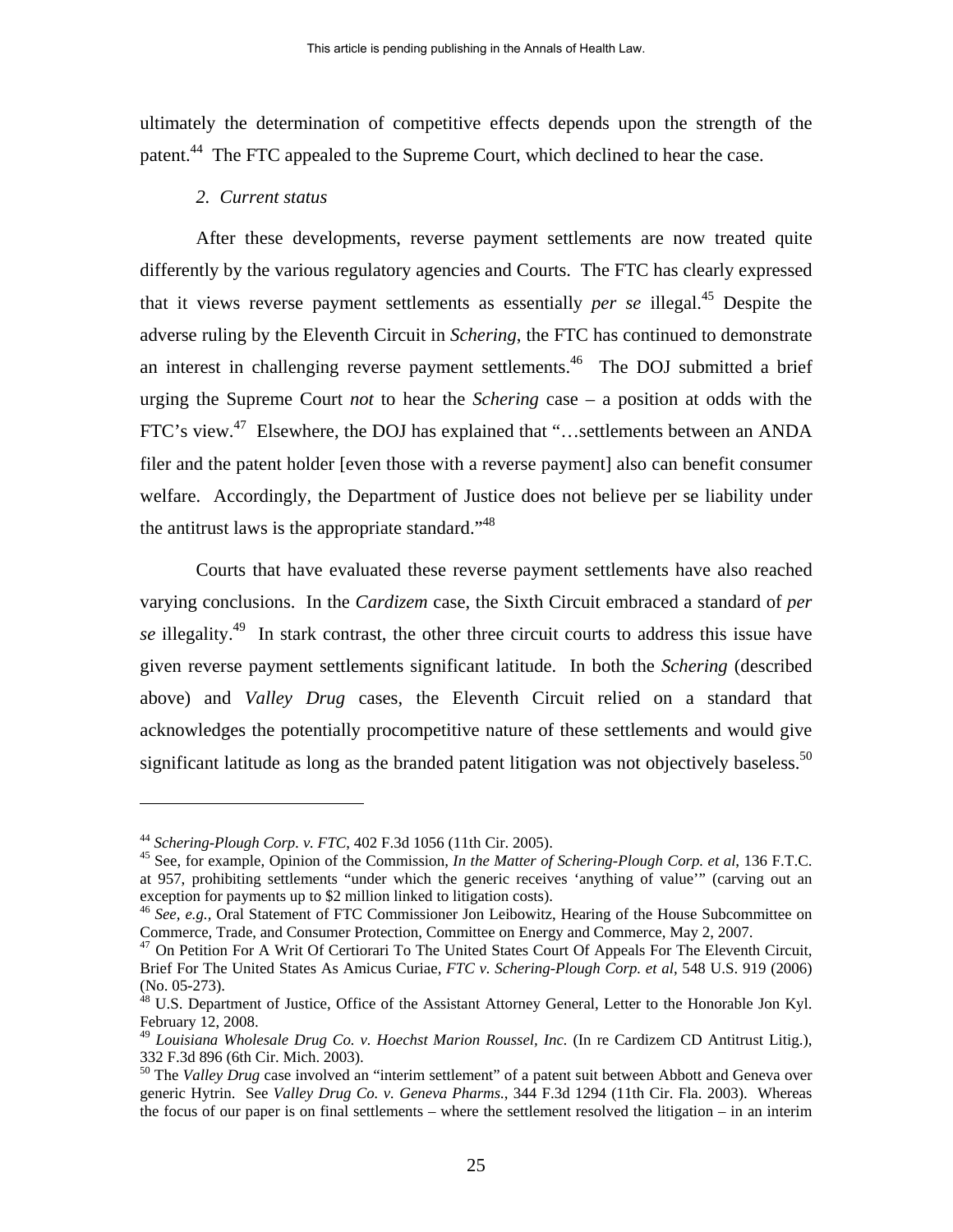Similarly, the Second Circuit applied a rule of reason standard in the *Tamoxifen* case when affirming the trial court opinion that the settlements were not anticompetitive.<sup>51</sup>

Recently, the Federal Circuit applied a similar standard in the *Cipro* case.<sup>52</sup> In 1991, Bayer entered into an agreement with generic manufacturers Barr Labs, Hoechst Marion Roussel, and The Rugby Group settling patent litigation over Cipro. Under the settlement agreement, Barr certified that it would not market its generic version prior to the expiration of Bayer's patent. Bayer paid Barr a lump sum payment and agreed to either supply Barr with Cipro for resale, or make payments to Barr through December 2003. Consistent with the decisions by the Second and Eleventh Circuits, the Federal Circuit concluded that a rule of reason approach was appropriate and that "[t]he essence of the inquiry is whether the agreements restrict competition beyond the exclusionary zone of the patent." The appellate court affirmed the trial court's conclusion after a similar inquiry, that the plaintiffs had not shown that the agreement was anticompetitive.

## **C. "Reverse Payment" and "Exclusion Payments" Are Misnomers**

Before presenting our economic analysis of reverse payment settlements, it is useful to examine the "reverse payment" moniker itself. Such settlements were baptized by commentators who believe that a payment from the branded manufacturer to the generic manufacturer flows the "wrong" way. In a typical settlement of a patent lawsuit, this argument points out, the alleged infringer pays the patent holder (a lump-sum payment and/or a license fee), while in a reverse payment settlement the patent holder (branded manufacturer) pays the alleged infringer (generic manufacturer).

But this label is based on flawed logic. Hatch-Waxman creates an unusual circumstance in the pharmaceutical industry where the patent holder (branded

1

or "partial" settlement, the litigation continues but the generic manufacturer agrees not to launch "at risk" while the litigation is ongoing. For a more complete discussion of the competitive implications of interim settlements, see Langenfeld, James and Li, Wenqing. "Intellectual Property and Agreements to Settle Patent Disputes: The Case of Settlement Agreements with Payments from Branded to Generic Drug Manufacturers," Antitrust Law Journal, 70, 2003, pp. 777-818.<br><sup>51</sup> In Re: Tamoxifen Citrate Antitrust Litigation, 29 F.3d 370 (2d Cir. 2005).<br><sup>52</sup> In Re: Ciproflaxin Hydrochloride Antitrust Litigation (Fed Cir. 2008).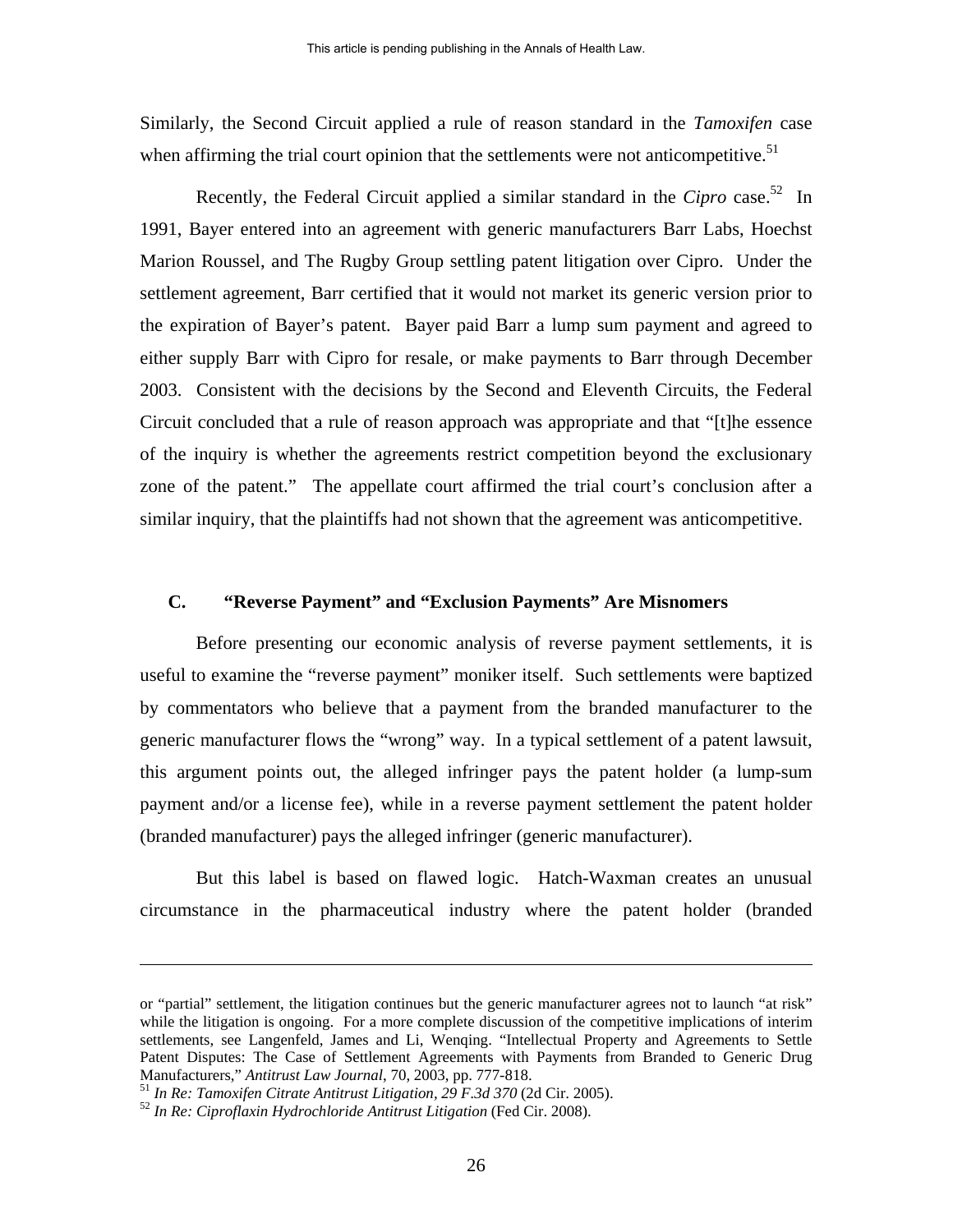manufacturer) can sue the alleged infringer (generic manufacturer) before the alleged infringer markets a product. $53$ 

In the typical patent case – indeed, in any patent case – the alleged infringer is going to require some compensation for abandoning the litigation.<sup>54</sup> In a typical case where the patent infringer has been on the market for a significant period of time and would owe significant damages if found liable, the parties may agree to a settlement where the infringer pays damages to the patent holder, but those damages are far less than the damages the patent holder is seeking. In this case, the patent holder pays the infringer to settle the lawsuit by accepting lower damages – this payment is just obscured by the fact that on net some cash flows from the infringer to the patent holder. Reverse payment settlements can be thought of in the same way, but the Hatch-Waxman framework means the patent holder typically does not incur any damages from sales of the infringing products, and so the net payment flows from the branded manufacturer to the generic manufacturer. Since nothing nefarious can be gleaned from the simple fact that the payment flows in a particular direction, one must examine the underlying economics of these settlement agreements.

Similarly, the term "exclusion payments" does not accurately reflect the nature of many of these deals. If the branded manufacturer holds an ultimately valid patent, and the parties settlement allows the generic manufacturer to enter the market prior to patent expiration (but after the generic manufacturer preferred to enter), then the generic was not "excluded" in any meaningful way. The patent itself provided the ability to exclude, not the payment.

#### **D. Basic Economic Model**

 $\overline{a}$ 

The framework presented above for an analysis of patent settlements can be used to evaluate reverse payment settlements as well. We start with the highly simplified case

<sup>&</sup>lt;sup>53</sup> Generic manufacturers can "enter at risk" – that is enter before final judgment in the patent litigation – but this is the exception rather than the rule. For example, Mr. Downey testified that Barr never enters at risk (Testimony of Bruce Downey, p. 24).

<sup>54</sup> Crane, Daniel A. "Correspondence: Ease Over Accuracy in Assessing Patent Settlements," *Minnesota Law Review,* 88, 2004, pp. 698-711; Schildkraut, Marc G. "Patent-Splitting Settlements and the Reverse Payment Fallacy," *Antitrust Law Journal,* 71(3), 2004, pp. 1033-1068.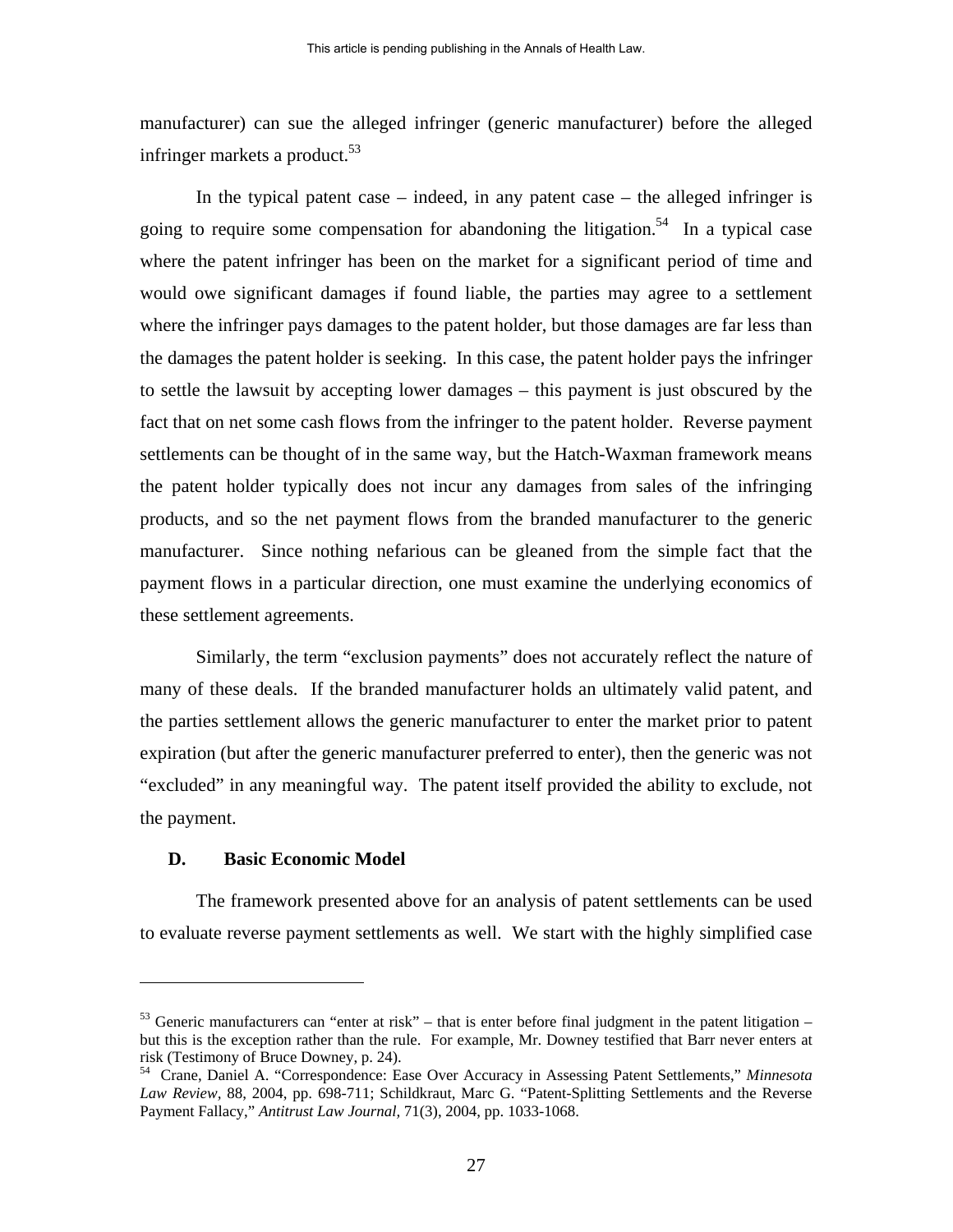outlined in Figure  $1 -$  no litigation costs, full information, and risk neutrality – and relax only the assumption requiring the only term of settlement to be the date of generic entry and allow settlements to include cash payments. How will this affect the range of settlements?

Monopoly profits (profits when only the brand is in the market), will typically be larger than profits when the brand and the generic are both in the market. Of course, branded pharmaceuticals are not necessarily monopolies before the entry of generics, because patents give only a limited right to exclude identical competition and because they may compete with other branded or generic manufacturers. Nonetheless, thinking about analogy to monopoly profits can provide intuition as to why the parties may have an incentive to agree to delay generic entry. A year of delay will be worth more to the branded manufacturer (because it gains a year of "monopoly" profits) than it costs the generic manufacturer (because it loses a year of contested profits), so there will be settlements that delay entry beyond Year 5 that both parties prefer to litigation. As shown in Figure 5, this expands the range of settlements that the brand and generic manufacturers could potentially agree to, but only to include generic entry dates later than Year 5. Consumers will be clearly worse off under these settlements. Of course, without knowing the precise strength of the patent, observed terms of a particular settlement agreement could be consistent with delayed generic entry, as shown in Figure 5, or with a procompetitive settlement where generic entry occurs sooner than would be expected with litigation.

Thus, a model that ignores real-world complexities can lead to the conclusion that a settlement with cash payments from the brand to the generic can harm consumers. In the next section, we extend the basic model – as we did in the earlier section – to account for the additional complexities that drive real-world settlements. This analysis demonstrates that relying on the overly simplistic framework discussed above can frequently lead one to draw incorrect conclusions as to the competitive effects of a patent settlement.

28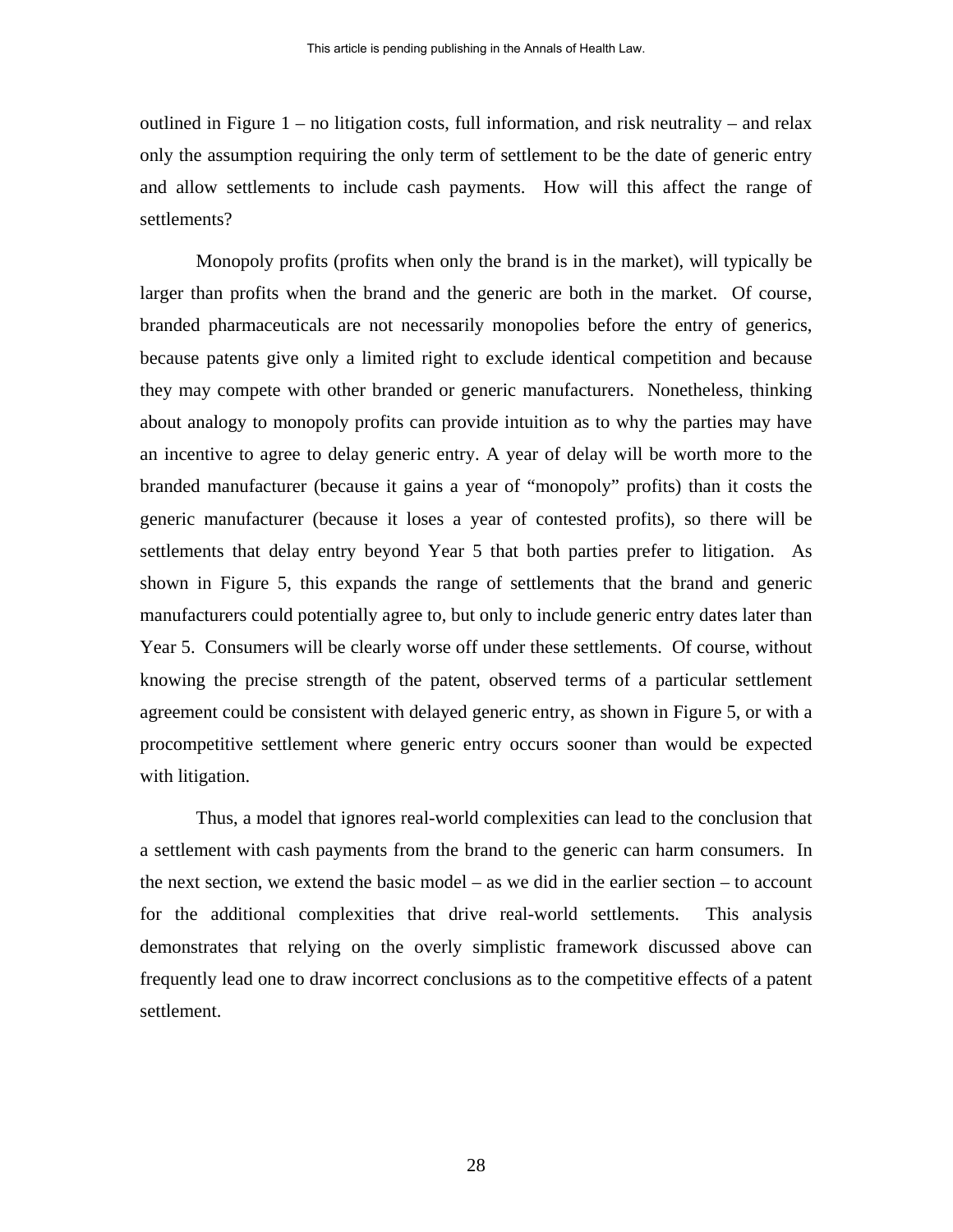# Figure 5 Settlement with Generic Entry Date and Cash Payment



## **E. Introducing Real-World Complexities to the Basic Model55**

#### *1. Overview*

 $\overline{a}$ 

Expanding the model to account for other real-world factors demonstrates that settlements with reverse payments can be procompetitive. In fact, under certain conditions, without the bargaining tool of a payment from the branded manufacturer to the generic manufacturer, the parties will be unable to reach agreement on a settlement – even if that settlement would benefit consumers.

Many economists that have written on this subject agree that when real-world complexities are taken into account, reverse payment settlements can be procompetitive.

<sup>55</sup> This section draws on the work of Robert Willig and John Bigelow. See Willig, Robert D. and Bigelow, John P., "Antitrust Policy Toward Agreements that Settle Patent Litigation," *The Antitrust Bulletin*, pp. 655-698, (Fall 2004),; Bigelow, John P. and Willig, Robert D., "'Reverse Payments' in Settlements of Patent Litigation: Schering Plough, K-Dur and the FTC," *The Antitrust Revolution: Economics, Competition, and Policy*,  $5<sup>th</sup>$  Edition (2008) ("Bigelow and Willig (2008)").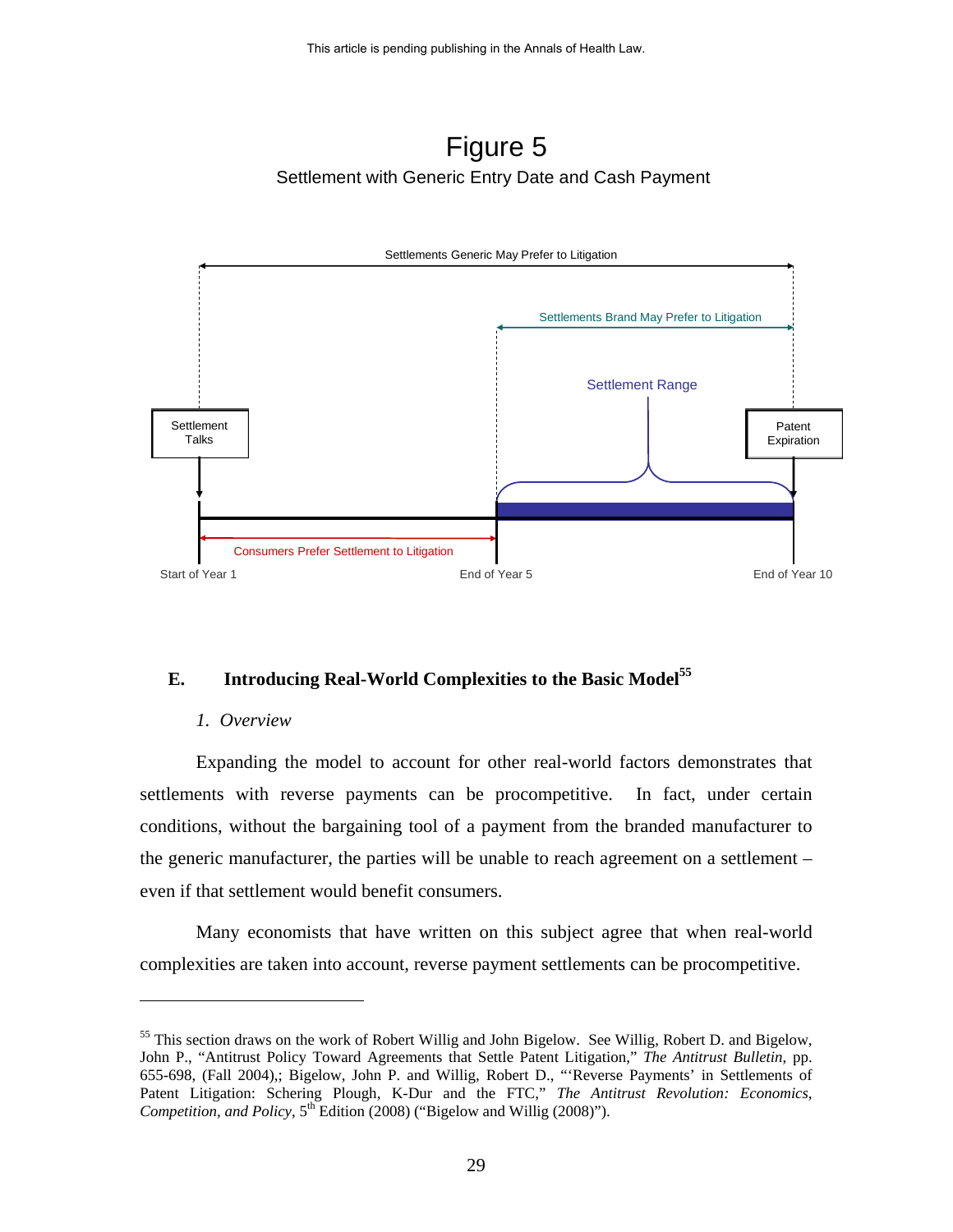Shapiro (2003) explained:

This is not to say that such payments are necessarily anticompetitive if other factors are brought into the analysis, such as risk aversion and asymmetric information about market conditions, as 'reverse cash payments' may be important in more complex settings for successful settlement.<sup>56</sup>

Bigelow and Willig (2009) share a similar view:

It also follows from economic logic that the opportunity to employ reverse payments may be necessary for socially beneficial and procompetitive settlements to be reached, due to such common situations as asymmetric information, excess optimism, and differential cash needs between the parties to the patent dispute.<sup>57</sup>

Executives in the pharmaceutical industry have expressed similar views. For example, Bruce Downey, the CEO of generic manufacturer Barr Pharmaceuticals, testified to Congress that if a law were passed prohibiting reverse payments "there would be very, very few settlements."<sup>58</sup>

## *2. Cash payments with litigation costs and/or risk aversion*

As described above, litigation costs and risk aversion can be important real-world factors to consider in evaluating patent settlements. Accounting for litigation costs and/or risk aversion expands the range of settlement agreements that each party is willing to accept. As shown in Figure 6, these factors expand the range of potential settlements that branded manufacturers will accept (relative to Figure 5), and by creating incentives for branded manufacturers to settle on terms more favorable to consumers it becomes clear that settlements with reverse payments can be procompetitive.

<u>.</u>

<sup>56</sup> Shapiro (2003), p. 408.

 $57$  Bigelow and Willig (2008), p. 35.

<sup>&</sup>lt;sup>58</sup> Testimony of Bruce Downey, p. 28.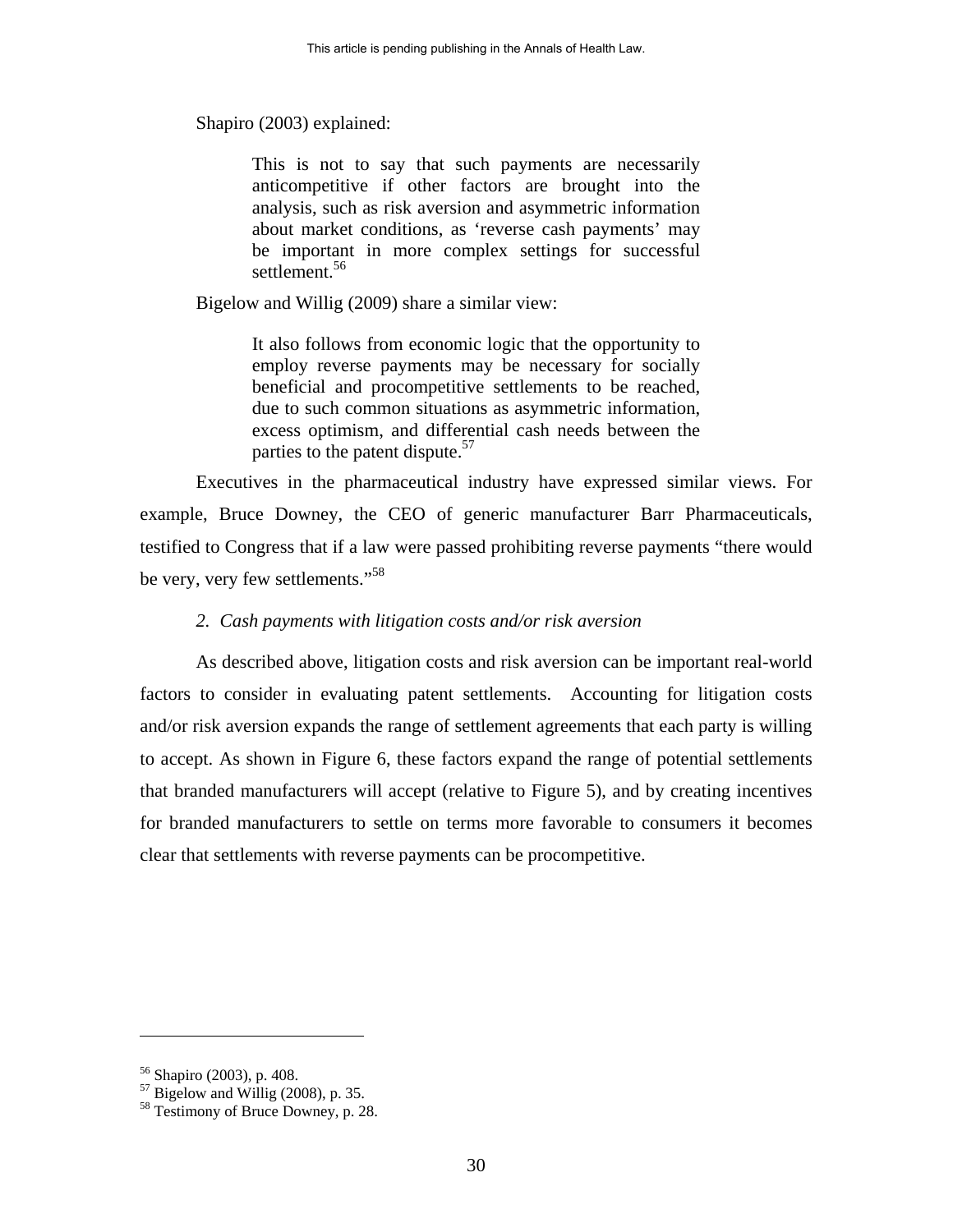## Figure 6 Settlement with Generic Entry Date and Cash Payment Litigation Costs



#### *3. Cash payments with a cash-strapped generic*

<u>.</u>

Some observers have argued that, while reverse payment settlements can leave consumers better off than continued litigation, there is always a feasible alternative settlement without a payment (where the parties simply agree on an entry date) that will leave consumers better off than either litigation or a reverse payment settlement. Under this argument, a prohibition on reverse payment settlements would unambiguously leave consumers better off while still allowing the parties to reap the benefits of settlement. This argument ignores the complexities of settlement negotiations.<sup>59</sup> In the presence of such complexities, additional flexibility in negotiations may be *essential* to enabling a

 $59$  A related argument is that an alternative settlement with a different payment and a different entry date may be better for consumers. However, this argument ignores the fact that antitrust regulators consider the implications to competition of an agreement among competitors (such as a reverse payment settlement) versus a but-for world without the agreement, not against an optimal agreement. See Department of Justice and Federal Trade Commission, "Antitrust Guidelines for Collaborations Among Competitors," April 2000, p. 4, 7, and 10.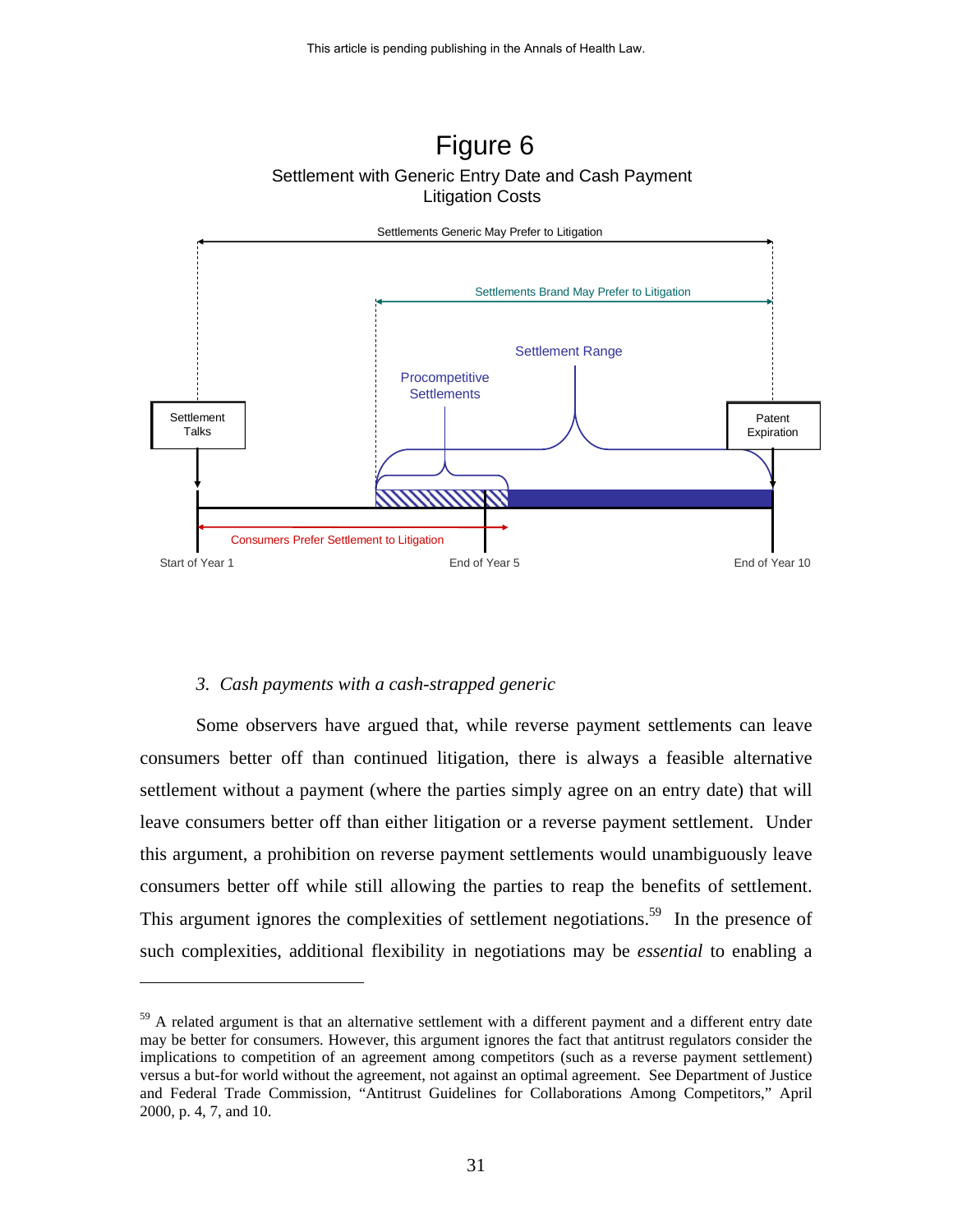pro-consumer settlement between the parties. That is, under these circumstances, without a reverse payment the parties would be unable to reach a settlement at all.

Two real-world complexities ignored by the basic model are the time value of money and the possibility of liquidity constraints. The time value of money refers to the fact that individuals prefer a dollar received today to dollar received in the future; thus they discount the value of future cash flows. Imagine a small, cash-strapped generic entrant that is having a difficult time raising needed capital from the financial markets. As a result, the entrant discounts future profits very heavily; in other words, since it needs cash, it values near-term profits very highly. This generic manufacturer will only accept settlements that allow for relatively early entry, which under the conditions of the example illustrated in Figure 7a would not be acceptable to the branded manufacturer.

# Figure 7a

Settlement with Generic Entry Date and No Cash Payment Cash-Strapped Generic and Litigation Costs/Risk Aversion



 The latest entry date to which the cash-strapped generic would be willing to agree is earlier than the earliest date to which the branded manufacturer would be willing to agree. As a result, settlement talks would break down.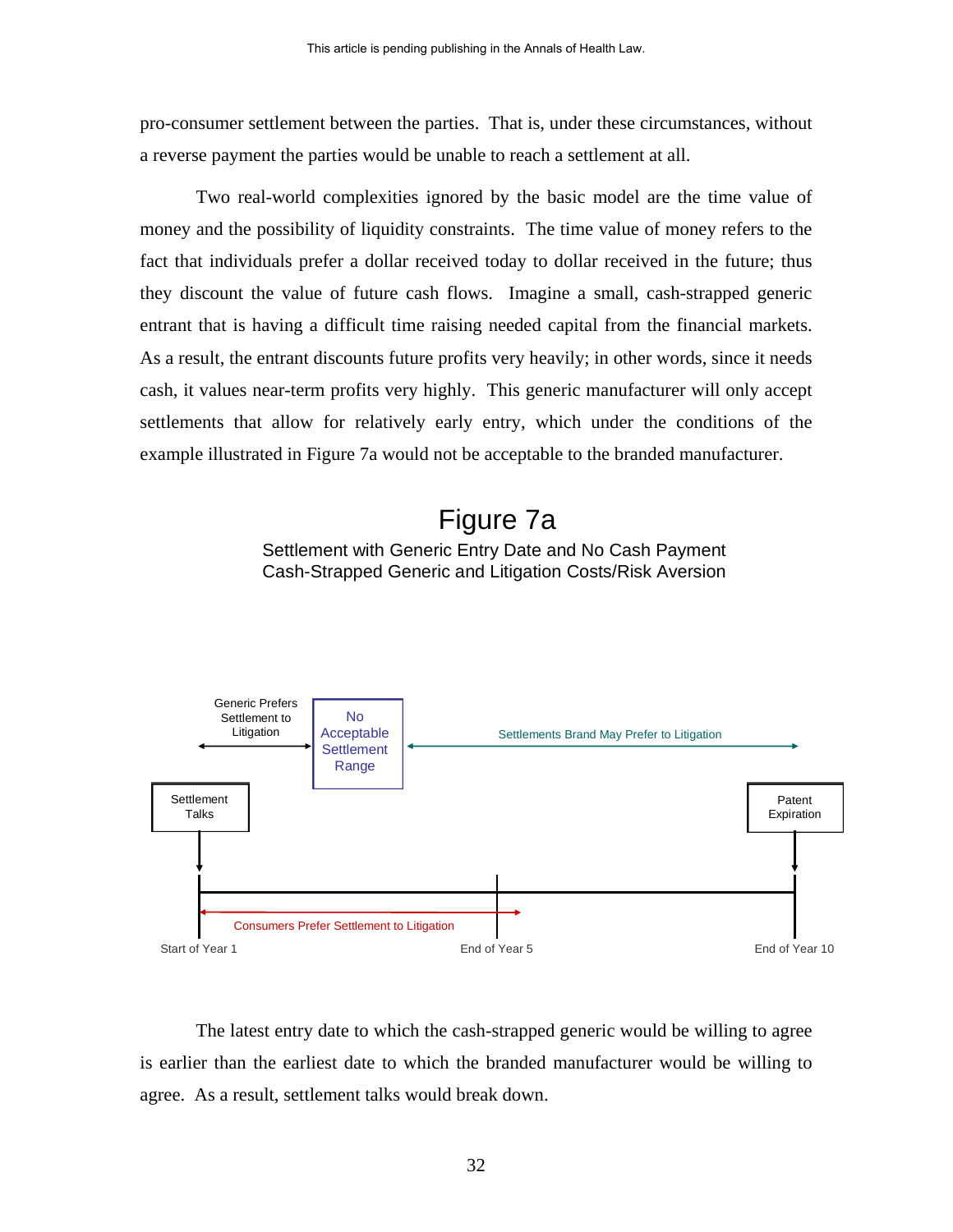# Figure 7b

## Settlement with Generic Entry Date and Cash Payment Cash-Strapped Generic and Litigation Costs/Risk Aversion



 A cash payment by the branded manufacturer may allow the branded and generic manufacturers to bridge the settlement gap shown in Figure 7a. The branded manufacturer would be willing to include a cash payment in the settlement in exchange for a later generic entry date. The generic manufacturer would be willing to accept later entry in exchange for a cash payment. As described above, the incremental profits that a branded manufacturer would receive because of postponed generic entry would be higher than the incremental profits that the generic manufacturer would lose from delaying its entry to a more competitive market. Thus, a given cash payment will move the range of entry dates that the branded manufacturer is willing to accept later in time, but it will move the dates the generic is willing to accept by an even greater amount. Such a payment will bring the parties closer together and could bridge the settlement gap between the two parties. As shown in Figure 7b, under these circumstances, reverse payments can lead to a range of settlements that would not have been otherwise feasible.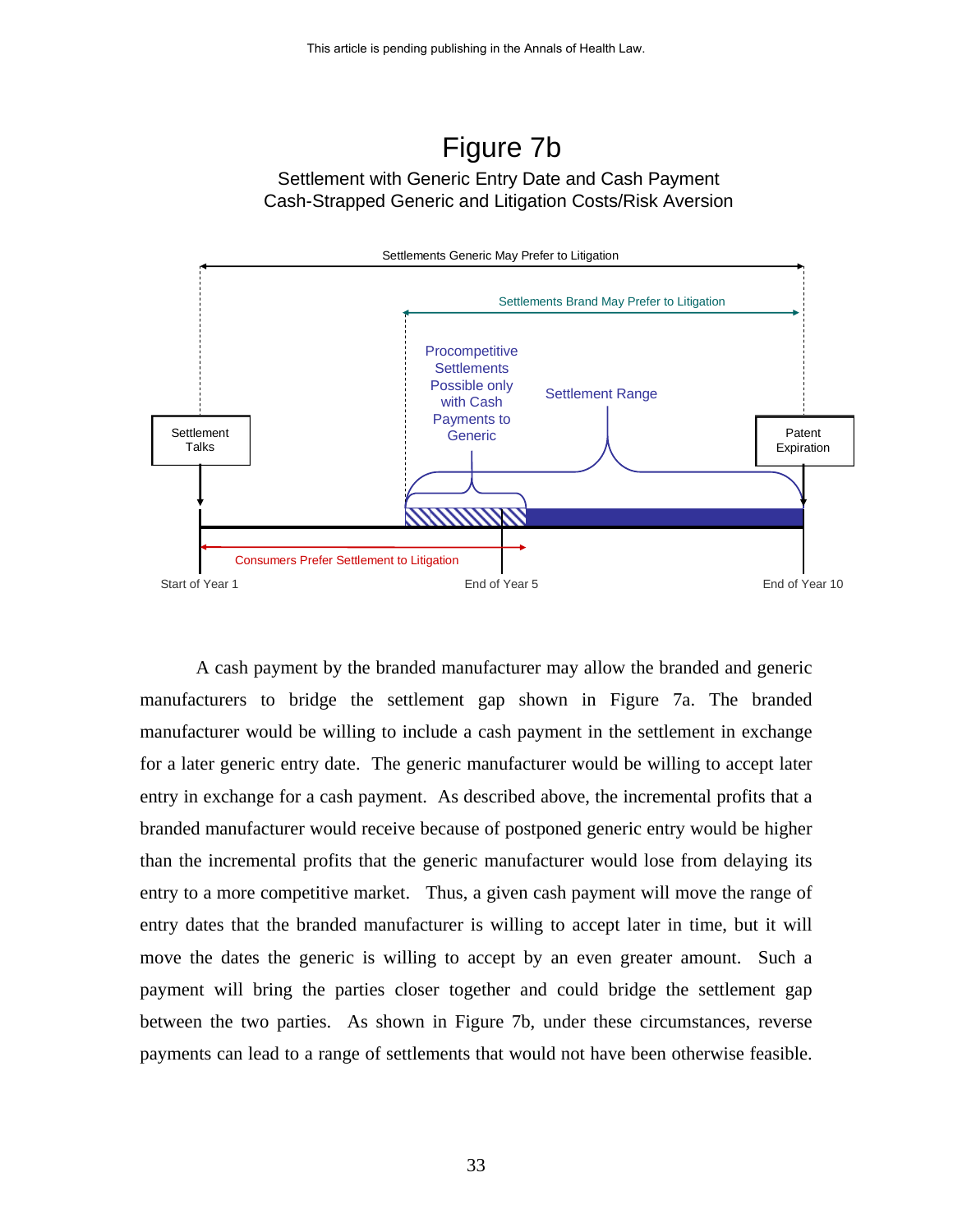Importantly, many of these newly conceivable settlements would benefit consumers by resulting in a generic entry date earlier than that expected with continued litigation.

#### *4. Cash payments with an optimistic generic*

Cash payments can also help bridge settlement gaps arising under other circumstances. For example, imagine a generic manufacturer that, despite actual odds of winning the patent suit of only 50 percent, believes that it in fact has a 75 percent chance of winning. This mismatch of beliefs and actual probabilities could create a situation similar to that depicted in 7a, where (absent a reverse payment) the generic manufacturer would not be willing to accept any settlement terms the branded manufacturer would be willing to offer because the generic manufacturer has an unrealistic belief about its chance of winning if it holds out and continues to litigate. Just as with a cash-strapped generic, a reverse payment can potentially bridge the settlement gap and lead to a settlement that benefits consumers. Of course, it is possible that the branded manufacturer is also overly optimistic about its odds of success in the litigation, which would reduce the range of procompetitive settlements that a cash payment could generate. Our point here is not that these are the only scenarios that could play out, but rather that there are reasonable scenarios under which a patent settlement with a reverse payment can benefit consumers.

#### *5. Cash payments with information asymmetries*

The sets of information known by the brand and the generic manufacturer almost certainly differ significantly, and often in important ways. Willig and Bigelow (2004) describe how this information asymmetry can create another circumstance where cash payments can facilitate a procompetitive settlement agreement that would not otherwise be feasible.

Imagine that the branded manufacturer has private information about the effective life of the patent – for example, about the prospects of future competition from other branded products that would reduce or eliminate demand for the product at issue in the patent litigation. The generic entrant knows that the branded manufacturer is better informed about future competition, and therefore will interpret settlement offers from the branded manufacturer with this in mind.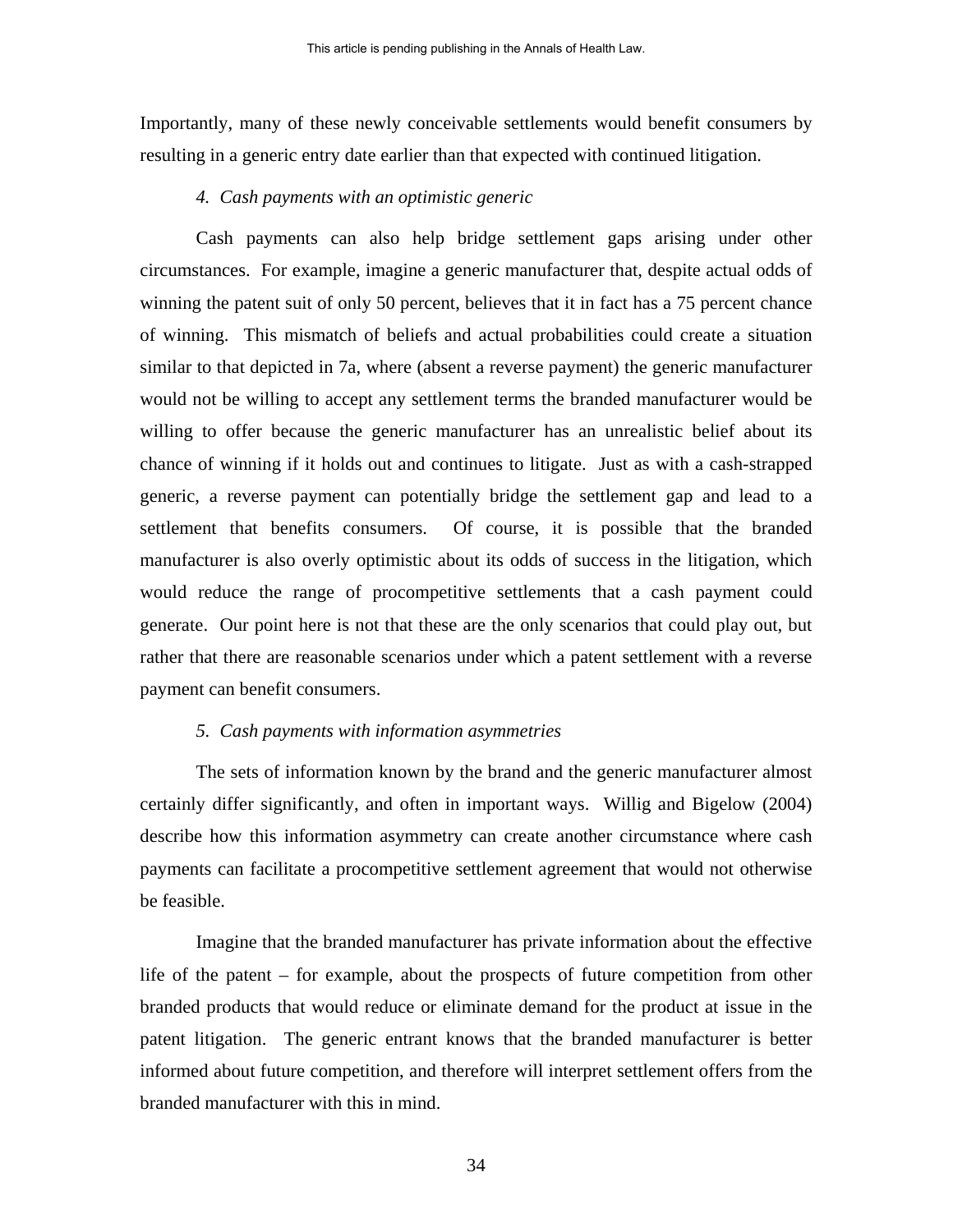Suppose there are two types of patents: "high-value" patents, where there is no chance that other branded competitors enter before the patent expires, and "low-value" patents, where there is a decent chance that such brand-name entry happens, significantly reducing the effective life, and the value, of the current patent. The branded manufacturer knows which type of patent it holds, but the generic manufacturer does not.60 In the case of a low-value patent, agreeing to a compromise entry date may have little benefit to the generic because the market may be eliminated by future competition. So a generic may be wary of accepting a reasonable settlement offer because it worries that that settlement may indicate that in fact the patent is low value – and the generic would be better off continuing to litigate.

The problems created by information asymmetries can be overcome if the branded manufacturer is allowed to provide a cash payment to the generic manufacturer. In our example, only branded manufacturers with high-value patents would find it profitable to offer an up-front payment to the generic. Thus, the generic can interpret the reverse payment as a signal that the patent is high value, and have strong reason to believe that the settlement offer is in fact a good offer from a branded manufacturer with a high-value patent, rather than a poor offer from a branded manufacturer with a lowvalue patent. Here again, cash payments can facilitate settlements – including procompetitive settlements – that would not be reached if such payments were not allowed.

#### *6. Collateral business agreements*

1

Many settlements between branded and generic manufacturers involve collateral business agreements. These agreements may take a variety of forms, including:

- Branded manufacturer licenses products from the generic manufacturer;
- Generic manufacturer licenses products from the branded manufacturer;
- Generic manufacturer agrees to co-promote one or more of the branded manufacturer's products; and/or

 $60$  Economic models on this point often assume that the branded manufacturer knows the type of patent it holds with certainty. However, the results depend not upon this assumption (as there may be some uncertainty even on the part of the branded manufacturer) but only that the branded manufacturer will have better information on the type of the patent than the generic manufacturer.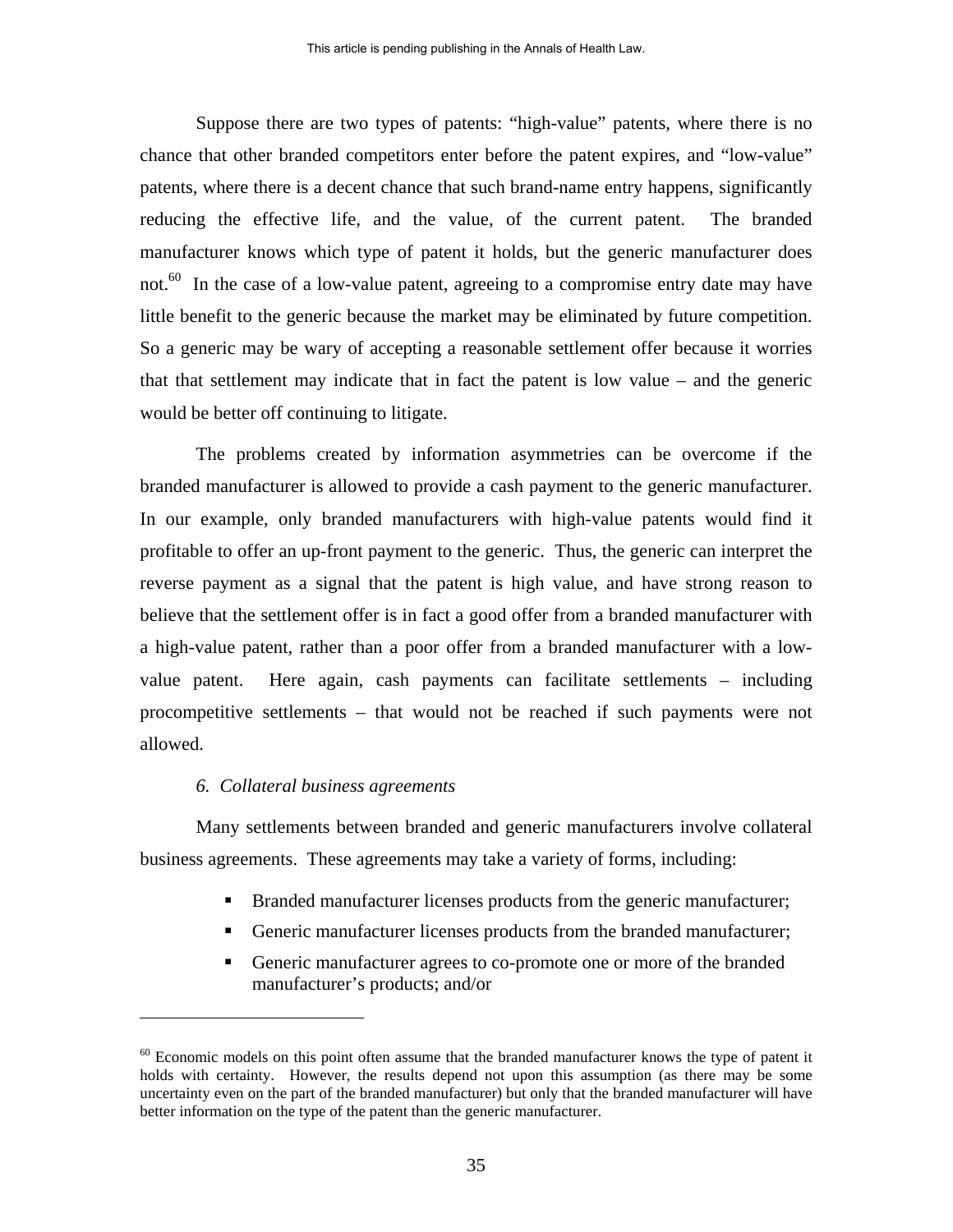Generic manufacturer agrees to serve as supplier for the branded manufacturer.

Such collateral agreements can be helpful in facilitating settlements by allowing the parties to get around some of the complexities discussed above that may otherwise pose obstacles to successful settlements like information asymmetries and differences in expectations. Unlike cash, the parties' valuations of the components of a collateral business arrangement may be quite different. This difference in valuation could be used to offset different expectations in the patent litigation to arrive at a settlement. In addition, these collateral agreements could in and of themselves benefit consumers, bringing together business partnerships that would not be possible with continued litigation. But while these collateral agreements can serve to facilitate settlements, they could also, in theory, contain "effective" payments that are designed to delay entry of the generic, if the generic manufacturer is over-compensated for what it is providing or the branded manufacturer is under-compensated for what it is providing.

In recent years, patent settlements with collateral business agreements have received significant regulatory and legal scrutiny. For example, as described above, the agreement between Schering and Upsher that was challenged by the FTC did not involve an isolated cash payment to the generic. Rather, in settling the patent dispute, Schering also licensed five different products from Upsher, including Upsher's Niacor SR, in exchange for royalty payments of \$60 million.<sup>61</sup> The FTC argued that the \$60 million royalty payments were well above the value of the licensed products, and that the payments were just another means to delay generic entry. $62$ 

 Evaluating the competitive implications of settlements with collateral business arrangements is even more complicated than those with cash payments. Such an analysis first requires an evaluation of the collateral business transaction to determine a reasonable assessment of the market value of the transaction. To the extent that it is clear from the evidence that the generic was over-compensated or the brand was under-compensated,

<sup>&</sup>lt;sup>61</sup> Schering-Plough v. FTC, 402 F.3d, at 1060.<br><sup>62</sup> Ultimately, the Appeals Court concluded that the FTC did not convincingly demonstrate that the \$60 million was not simply a royalty payment within the range of fair market value for the licensed products. See *Schering-Plough v. FTC,* 402 F.3d, at 1068.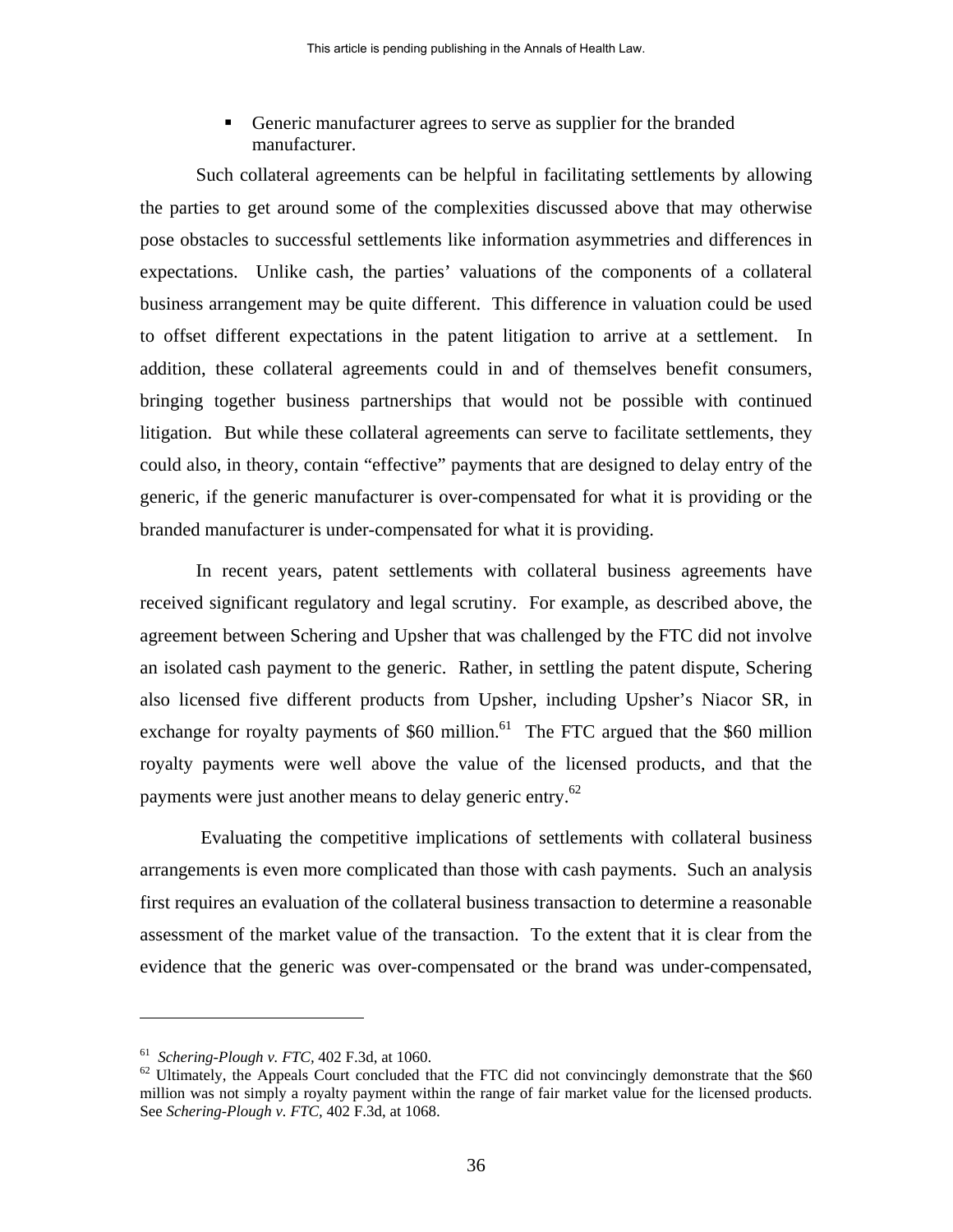then the difference between the payment and the arms-length value of the transaction can be thought of in the same way as a "reverse payment." Collateral business transactions, just like reverse payments, therefore can be anticompetitive, but they can also serve to produce procompetitive outcomes, some of which may not have been otherwise feasible.

## **IV. LONG-RUN COMPETITIVE EFFECTS**

 $\overline{a}$ 

The discussion to this point has focused on the short-run competitive effects of patent settlements. Clearly, patent settlements can be procompetitive, even when focusing on short-run competition. Patent settlements can also have important long-run competitive effects. First, the scope of patent protection can affect future incentives for branded manufacturers to invest in additional R&D. Patents give patent holders, such as branded pharmaceutical manufacturers, the right to litigate claims against alleged infringers, and the right to settle such litigation – at least as long as such a settlement does not exclude competition beyond that allowed by the patent. Broad-brush limits on the types of patent settlements that are allowed by pharmaceutical manufacturers would likely result in a narrowing of the patent protection currently provided to patent holders. As described above, such patent protection is an important component of pharmaceutical manufacturers' incentives to invest substantial sums in R&D and to introduce new medications. To the extent that limits on patent settlements reduce incentives to invest in pharmaceutical R&D, consumers may suffer significant adverse effects in the long-run, in the form of a smaller number of new medicines that become available.<sup>63</sup>

Second, the availability of procompetitive settlements can provide further incentives to generic manufacturers to challenge branded patents and bring lower-priced generic drugs to market. Patent litigation can be expensive and risky, particularly for small firms. Restricting the range of settlement options will reduce the ability of generic manufacturers to settle these cases and increase the cost and risk of bringing a generic drug to market. On the margin, this will lower the incentives of generic pharmaceutical

 $63$  For a more extensive discussion of these effects, see Langenfeld, James and Li, Wenging, "Intellectual Property and Agreements to Settle Patent Disputes: The Case of Settlement Agreements with Payments from Branded to Generic Drug Manufacturers," *Antitrust Law Journal*, 70, 2003, pp. 777-818.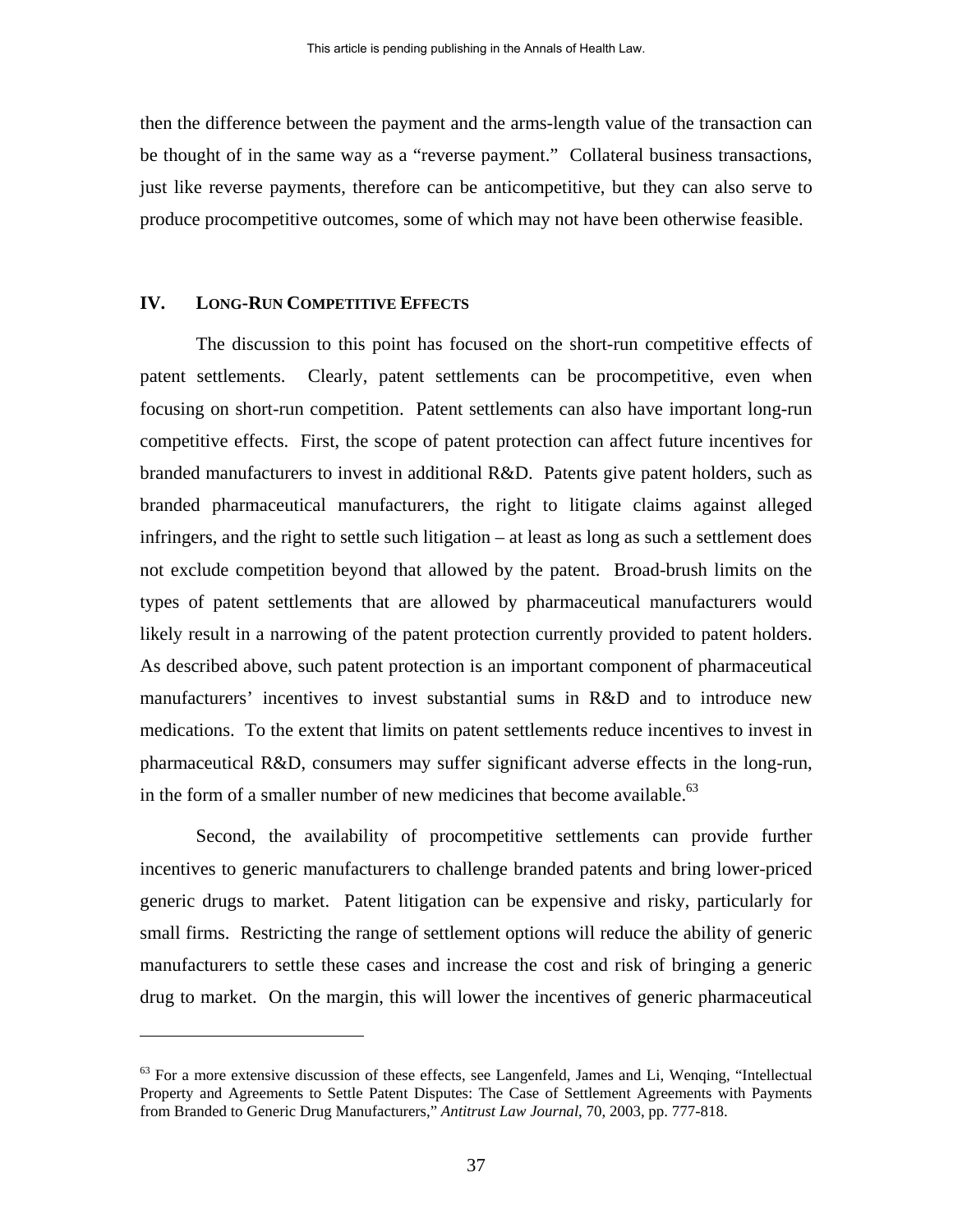manufacturers to challenge branded patents in the first place.<sup>64</sup> Even if the effect on a particular generic manufacturer's decision is relatively small, the collective impact on future generic competition can be substantial.

#### **V. POLICY IMPLICATIONS AND CONCLUSIONS**

Designing a workable framework that distinguishes procompetitive settlements from anticompetitive settlements is difficult – in part because at its core this depends upon the validity of the patent claims. A settlement agreement whereby the generic manufacturer agrees to enter in, say, five years – but five years before patent expiration – might be anticompetitive if the patent was weak (*i.e.*, if the generic had a high probability of winning at trial). But the same settlement terms might be procompetitive if the patent was strong (*i.e.*, if the generic had a low probability of winning at trial). Ultimately, an evaluation of the competitive effects of a patent settlement cannot avoid at least some investigation into the merits of the patent litigation.

While antitrust economists generally agree with this line of argument, some analysts have suggested prohibiting settlements with "reverse payments." Bills have been introduced in at least the last two Congressional sessions that would do just that. <sup>65</sup>

However, as we explain above, under many circumstances, patent settlements between branded and generic manufacturers – even those involving reverse payments – can benefit competition and consumers. An outright prohibition of reverse payment settlements would harm consumer welfare in a range of circumstances. Indeed, prohibiting settlements with cash payments could simply lead to a shift to settlements with other business arrangements which are even more complicated to evaluate, which makes enforcement of potentially anticompetitive arrangements even more difficult to assess. Efforts to prevent settlements with any compensation (whether in the form of cash or compensation from other business arrangements) flowing from the branded manufacturer to the generic would similarly block many pro-consumer settlements. Of

<u>.</u>

<sup>64</sup> See, for example, Judge Posner's opinion in *Asahi Glass Co., Ltd. v. Pentech Pharm., Inc.*, 289 F. Supp. 2d 986, 994.

 $^{65}$  See, for example, Preserve Access to Affordable Generics Act, S.361,  $110^{th}$  Cong. (2007).